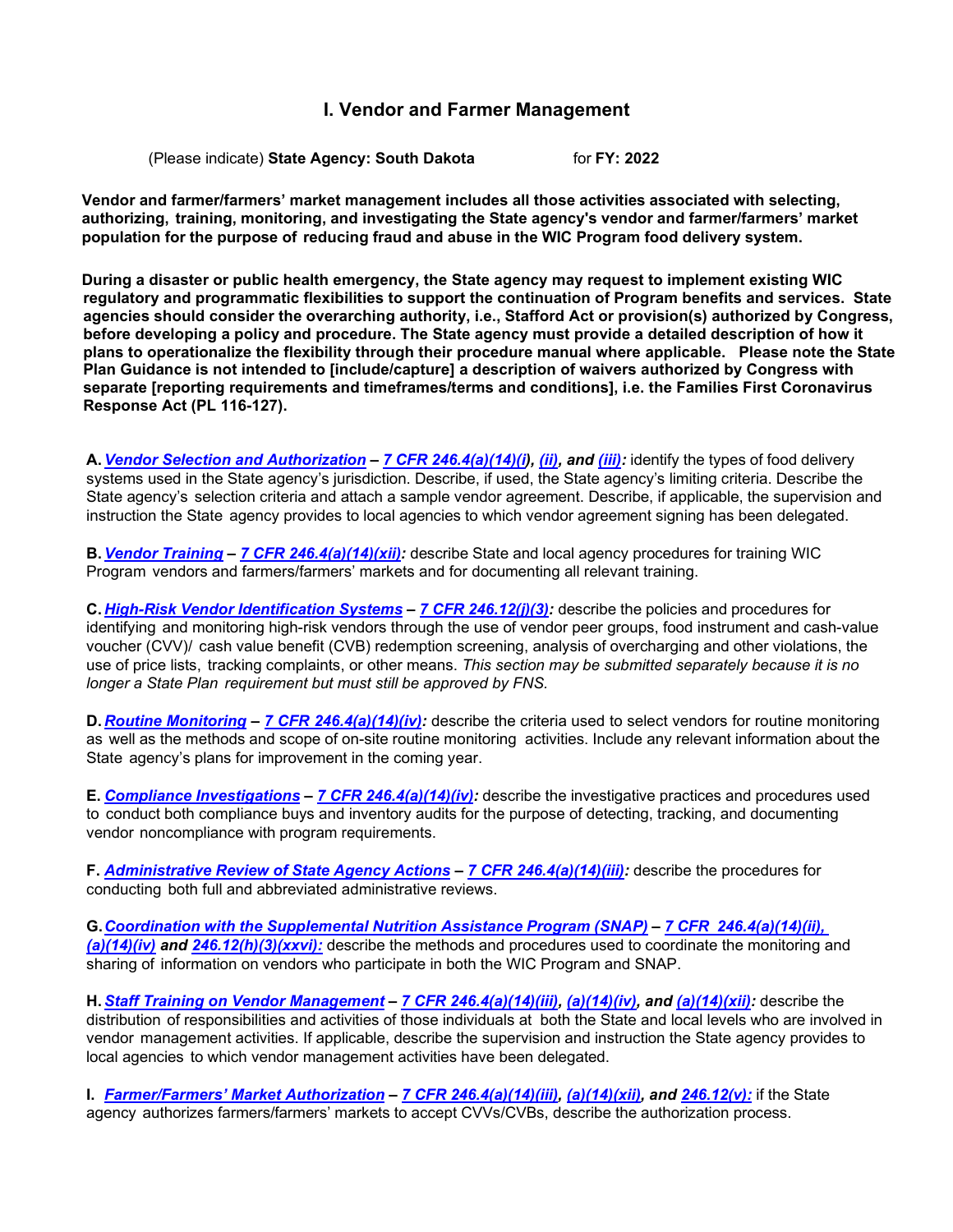**J.** *[Farmer/Farmers'](#page-22-0) Market Agreements – 7 [CFR 246.4\(a\)\(14\)\(iii\),](https://ecfr.federalregister.gov/current/title-7/subtitle-B/chapter-II/subchapter-A/part-246#p-246.4(a)(14)(iii)) [\(a\)\(14\)\(xii\),](https://ecfr.federalregister.gov/current/title-7/subtitle-B/chapter-II/subchapter-A/part-246#p-246.4(a)(14)(xii)) and [246.12\(v](https://ecfr.federalregister.gov/current/title-7/subtitle-B/chapter-II/subchapter-A/part-246#p-246.12(v))[\):](https://ecfr.federalregister.gov/current/title-7/subtitle-B/chapter-II/subchapter-A/part-246#p-246.12(v))* if the State agency authorizes farmers/farmers' markets to accept CVVs/CVBs, describe the State agency's agreement with the farmers/ farmers' markets and attach a sample farmer/farmers' market agreement.

**K.** *[Farmer/Farmers'](#page-23-0) Market Training – 7 [CFR 246.4\(a\)\(14\)\(iii\),](https://ecfr.federalregister.gov/current/title-7/subtitle-B/chapter-II/subchapter-A/part-246#p-246.4(a)(14)(iii)) [\(a\)\(14\)\(xii\),](https://ecfr.federalregister.gov/current/title-7/subtitle-B/chapter-II/subchapter-A/part-246#p-246.4(a)(14)(xii)) and [246.12\(v\):](https://ecfr.federalregister.gov/current/title-7/subtitle-B/chapter-II/subchapter-A/part-246#p-246.12(v))* if the State agency authorizes farmers/farmers' markets to accept CVVs/CVBs, describe the training provided to the authorized farmers/ farmers markets.

**L.** *[Farmer/Farmers'](#page-23-1) Market Monitoring – 7 [CFR 246.4\(a\)\(14\)\(iii\),](https://ecfr.federalregister.gov/current/title-7/subtitle-B/chapter-II/subchapter-A/part-246#p-246.4(a)(14)(iii)) [\(a\)\(14\)\(xii\),](https://ecfr.federalregister.gov/current/title-7/subtitle-B/chapter-II/subchapter-A/part-246#p-246.4(a)(14)(xii)) [\(a\)\(14\)\(v\),](https://ecfr.federalregister.gov/current/title-7/subtitle-B/chapter-II/subchapter-A/part-246#p-246.4(a)(14)(v)) and [246.12\(v\):](https://ecfr.federalregister.gov/current/title-7/subtitle-B/chapter-II/subchapter-A/part-246#p-246.12(v))* if the State agency authorizes farmers/farmers' markets to accept CVVs/CVBs, describe the criteria used for selecting farmers/farmers markets for routine monitoring as well as the method(s) and scope of on-site monitoring of the farmers/farmers markets.

**M.** *Farmer* /*Farmers' Market Sanctions, [Claims, and Appeals](#page-24-0) – 7 [CFR 246.4\(a\)\(14\)\(iii\)](https://ecfr.federalregister.gov/current/title-7/subtitle-B/chapter-II/subchapter-A/part-246#p-246.4(a)(14)(iii)) [\(a\)\(14\)\(v\),](https://ecfr.federalregister.gov/current/title-7/subtitle-B/chapter-II/subchapter-A/part-246#p-246.4(a)(14)(v)) [\(a\)\(14\)\(xii\),](https://ecfr.federalregister.gov/current/title-7/subtitle-B/chapter-II/subchapter-A/part-246#p-246.4(a)(14)(xii)) and [246.12\(v\):](https://ecfr.federalregister.gov/current/title-7/subtitle-B/chapter-II/subchapter-A/part-246#p-246.12(v))* if the State agency authorizes farmers/farmers' markets to accept CVVs/CVBs, describe the farmer/farmers' market sanctions, claims, and appeals and attach a copy of the farmer/farmers' market sanction schedule (which should be included in the farmer/farmers' market agreement as well).

**N.** *[Participant](#page-24-1) Access - 7 CFR [246.4\(a\)\(15\);](https://ecfr.federalregister.gov/current/title-7/subtitle-B/chapter-II/subchapter-A/part-246#p-246.4(a)(15)) [246.12\(b\),](https://ecfr.federalregister.gov/current/title-7/subtitle-B/chapter-II/subchapter-A/part-246#p-246.12(b)) [\(g\)\(1\),](https://ecfr.federalregister.gov/current/title-7/subtitle-B/chapter-II/subchapter-A/part-246#p-246.12(g)(1)) [\(g\)\(8\)](https://ecfr.federalregister.gov/current/title-7/subtitle-B/chapter-II/subchapter-A/part-246#p-246.12(g)(8))***:** provide information about the State agency's definition of participant access.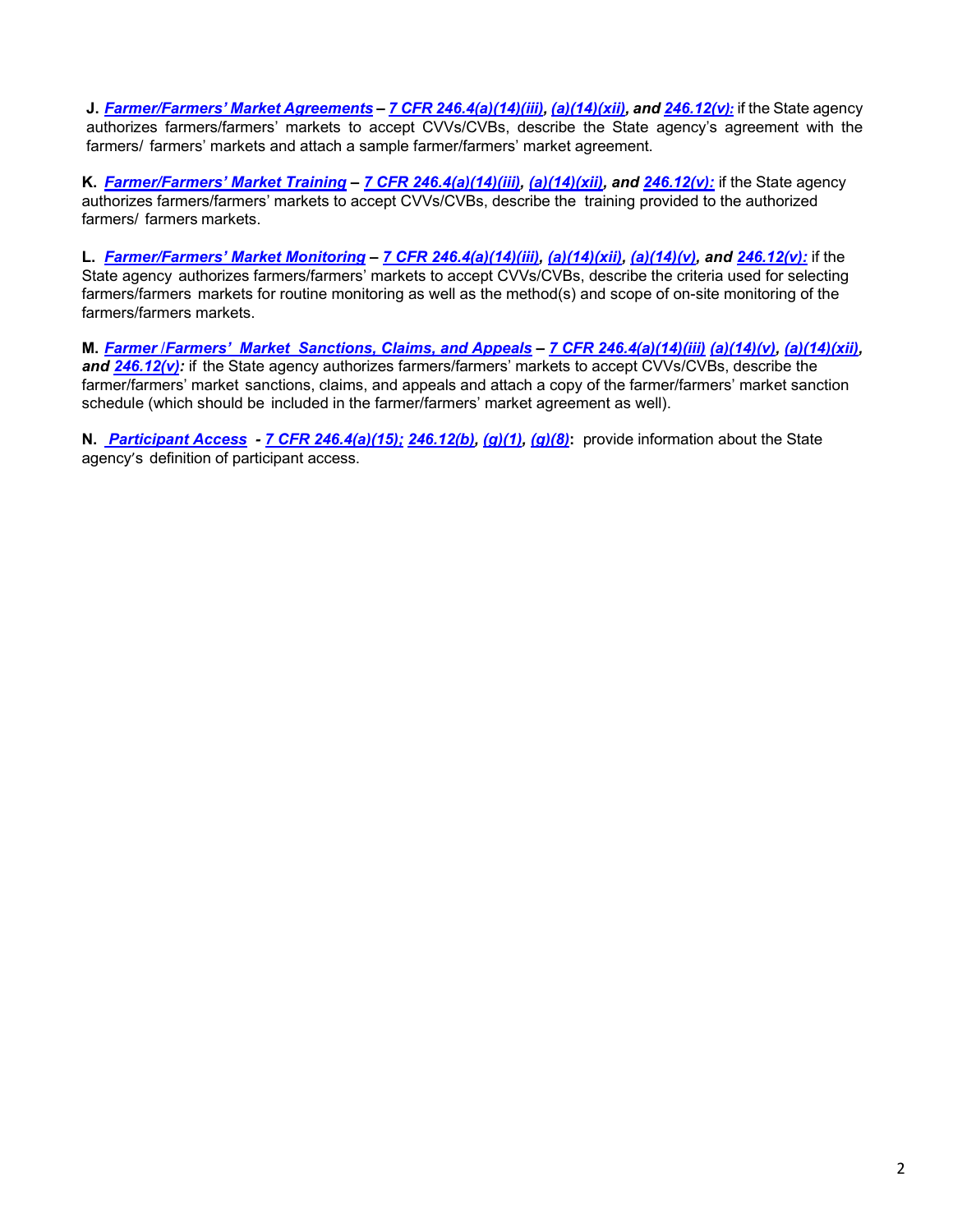# **A. Vendor Selection and Authorization**

- <span id="page-2-0"></span>**1. Number and Distribution of Authorized Vendors**
- **a. Does the State agency use limiting criteria to limit the number of vendors it authorizes?**

☐Yes ☒No

- b. If yes, check and specify the type(s) of criteria used (e.g. vendor/participant ratio of 1/100 per county):
	- $\Box$  Vendor/participant ratio (specify):
	- $\Box$  Vendors/local agency or clinic ratio (specify):
	- $\Box$  Vendors/local service area or county ratio (specify):
	- $\Box$  Vendors/geographic area (e.g., number per mile, city block, zip code) (specify):
	- $\Box$  Vendor/State agency staff ratio (specify):
	- $\Box$  Statewide cap on the number of vendors (specify):
	- $\Box$  Other (specify):

### **ADDITIONAL DETAIL: Vendor Management Appendix and/or Procedure Manual (Citation):**

### **2. Vendor Application Periods**

### **a. The State agency considers applications; check all that apply:**

- $\boxtimes$  On an on-going basis
- $\Box$  Annually in (month) for a new agreement begins (month:)
- $\Box$  Every two years (specify month):
- $\Box$  Every three years (specify month):
- $\Box$  Any time there is a participant access needed
- $\Box$  The State agency is currently under a:
	- $\Box$  Federal Moratorium (specify time frame):
	- $\Box$  State agency-imposed deferral of application processing (specify time frame and conditions):
- $\Box$  Other (specify):

# **ADDITIONAL DETAIL: Vendor Management Appendix and/or Procedure Manual (Citation):**

### **3. Vendor Selection and Authorization**

- **a. The vendor selection criteria used to select vendors for program authorization include: Required criteria**:
	- $\boxtimes$  EBT capable as defined in 7 CFR [246.12\(aa\)\(4\)\(ii\)](https://ecfr.federalregister.gov/current/title-7/subtitle-B/chapter-II/subchapter-A/part-246#p-246.12(aa)(4)(ii))
	- $\boxtimes$  A competitive price criterion based on:
		- $\boxtimes$  Vendor applicant price lists
		- $\boxtimes$  WIC redemption data
		- $\boxtimes$  A State agency standard drawn from a price survey
		- $\Box$  A standard drawn from another source (specify):
		- $\Box$  Other (specify):
	- $\boxtimes$  A minimum variety and quantity of supplemental foods criterion that is:
		- ☐ Statewide
		- $\boxtimes$  Peer group specific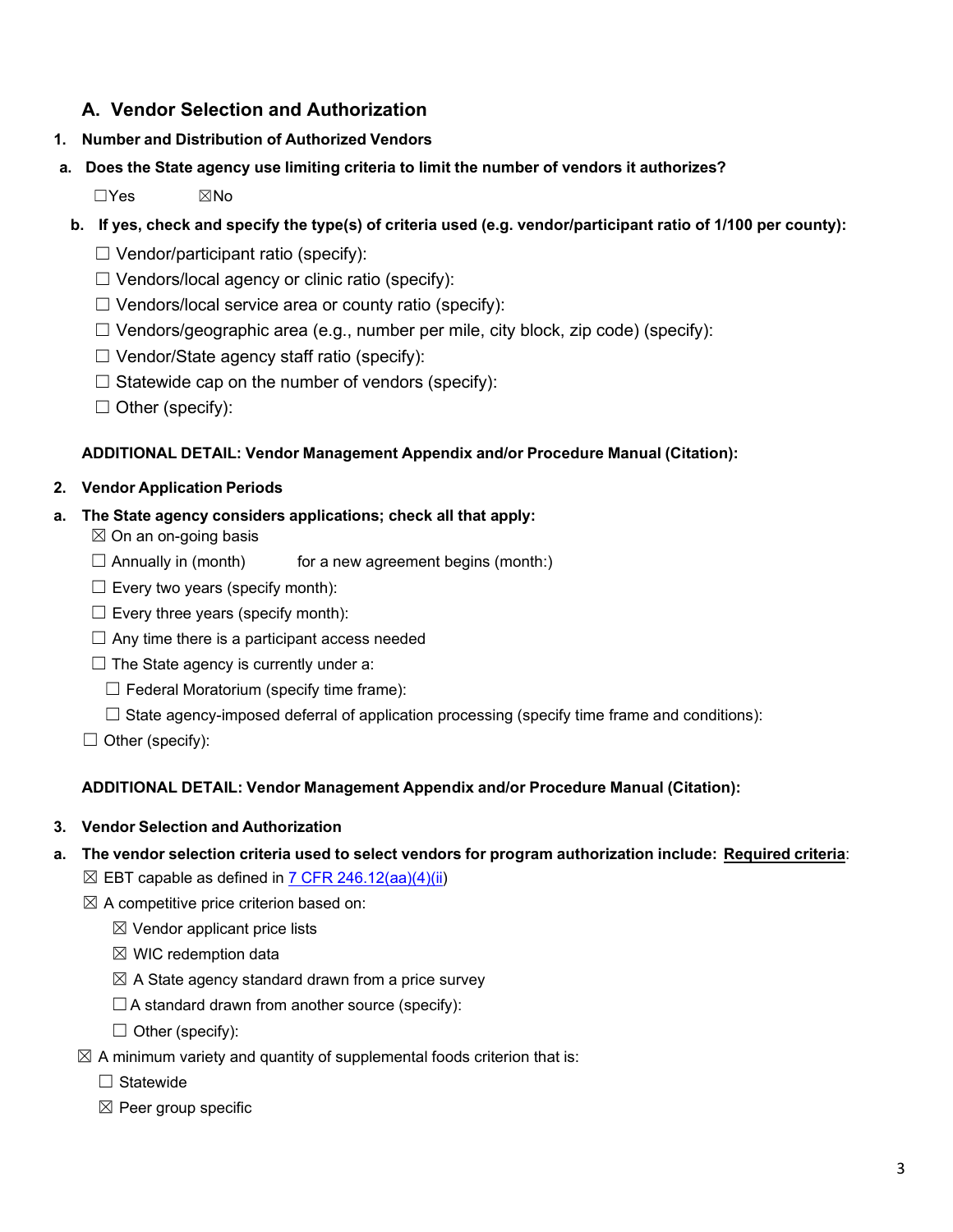- $\boxtimes$  A requirement to obtain infant formula only from sources included in the State agency's list of State licensed infant formula wholesalers, distributors, and retailers and manufacturers registered with the U.S. Food and Drug Administration
- $\Box$  A business integrity criterion that includes:

 $\boxtimes$  No history, during the past six years, among the vendor's owners, officers, or managers of criminal convictions or civil judgments for activities listed in 7 CFR [246.12\(g\)\(3\)\(ii\)](https://ecfr.federalregister.gov/current/title-7/subtitle-B/chapter-II/subchapter-A/part-246#p-246.12(g)(3)(ii))

 $\Box$  No history of other business-related criminal convictions or civil judgments

 $\Box$  Other (specify):

 $\boxtimes$  Lack of a current SNAP disqualification or civil money penalty for hardship per [7 CFR 246.12\(g\)\(3\)\(iii\)](https://ecfr.federalregister.gov/current/title-7/subtitle-B/chapter-II/subchapter-A/part-246#p-246.12(g)(3)(iii))

### **Optional criteria:**

 $\boxtimes$  A requirement to stock a full range of foods in addition to WIC supplemental foods

- $\boxtimes$  A location necessary to ensure adequate participant access
- $\Box$  Redemption of a minimum number/volume of food instruments and CVVs/CVBs
- $\boxtimes$  Satisfactory compliance with previous vendor agreement
- $\boxtimes$  Certification by an approved State or local health department
- $\boxtimes$  Proof of authorization as a SNAP retailer, including SNAP authorization number
- $\boxtimes$  Hours of operation which meet State agency criteria (specify): At least 6 days a

week, 8 hours a day

 $\boxtimes$  Lack of previous WIC sanctions

 $\boxtimes$  Other criteria (specify): Civil Money Penalties – Participant Access Exclusion

A civil money penalty may be imposed in lieu of disqualification for vendors who have violations investigated for program abuse.

If a vendor does not pay, only partially pays, or fails to timely pay, (includes failure to pay with an installment upon receipt of a notification letter), the State Agency will disqualify the vendor for the length of disqualification corresponding to the violation for which the civil money penalty was assessed.

The State Agency may permit a vendor that would be disqualified in accordance with the Vendor Sanction System as noted in the Vendor Handbook to continue participation in the Program if the State Agency determines, in its sole discretion that such action would result in inadequate participant access. The State Agency will consider the following two factors in determining participant access:1. Is there an adequate number of authorized vendors operating in the area to meet participant demand? 2. Are there any specific geographic barriers that would significantly restrict participant's access to using those authorized vendors?

If the answers to these questions indicate that disqualification of the vendor would result in inadequate participant access, then the State Agency will impose a civil money penalty in lieu of disqualification except if disqualification is as a result of a SNAP Disqualification or Civil Money Penalty or for a third or subsequent sanction.

The State Agency may permit a vendor that would be disqualified in accordance with the Vendor Sanction System as noted in the Vendor Handbook to continue participation in the Program.

if the vendor had, at the time of the violation an effective policy in effect to prevent trafficking, and the ownership of the vendor was not aware of, did not approve of, and was not involved in the conduct of the violation.

If a vendor is permitted to continue to participate in the Program in lieu of disqualification, the State Agency will assess the vendor a civil money penalty in an amount determined by the State Agency and in accordance with the following criteria: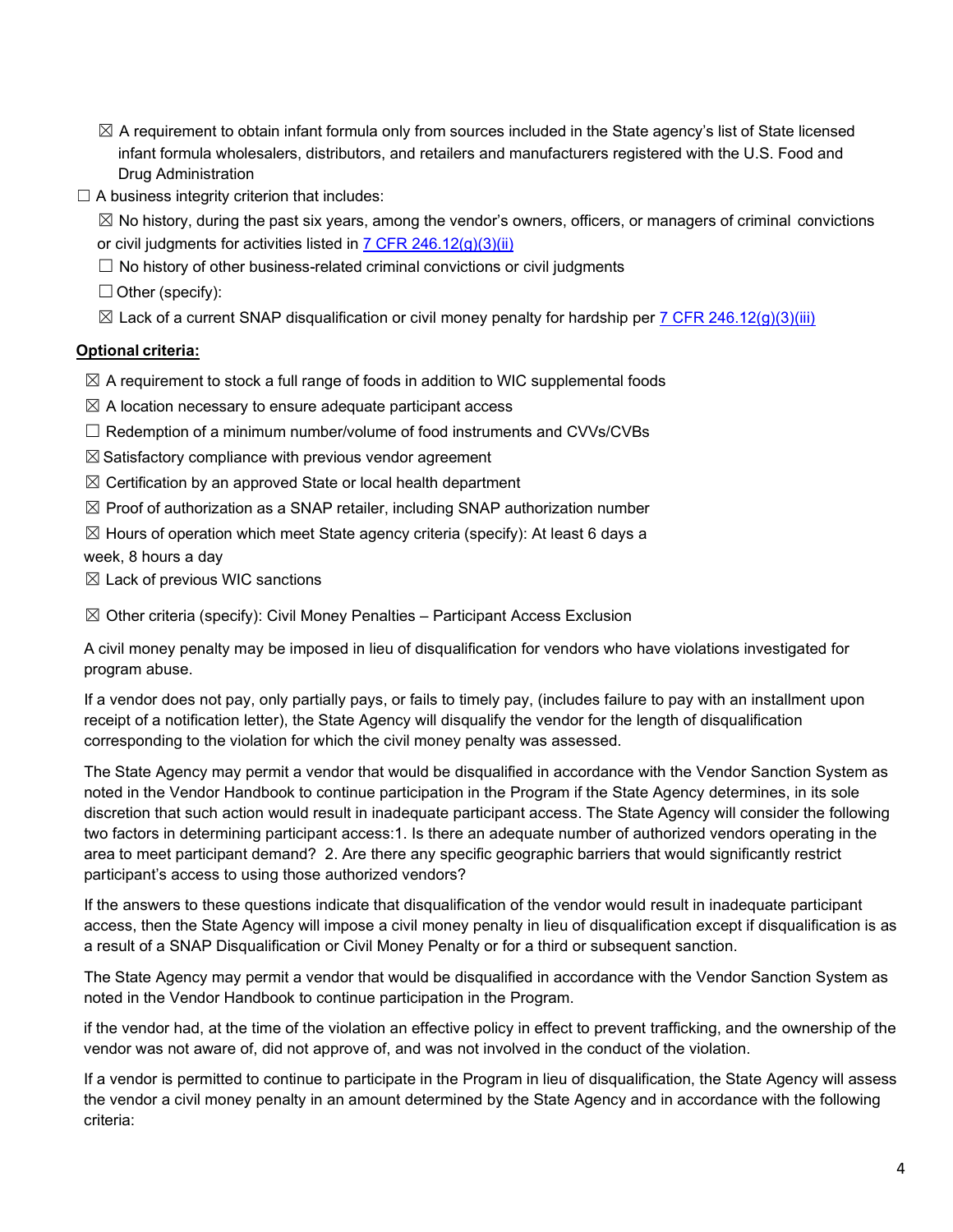1. The amount of civil money penalty shall not exceed  $$15,877$  for each violation.

2. The amount of civil money penalties imposed for violations investigated as part of a single investigation may not exceed \$63,509.

3. If more than one violation is detected during a single investigation, a civil money penalty must be imposed for each violation (up to the  $$15,877/\$63,509$  limits).

4. If a vendor does not pay, only partially pays, or fails to timely pay, (includes failure to pay with an installment upon receipt of a notification letter, the State Agency will disqualify the vendor for the length of the disqualification corresponding to the violation for which the civil money penalty was assessed.

The formula used to determine the civil money penalty is as follows:

1. Determine the vendor's average monthly redemptions for at least the 6-month period ending with the month immediately preceding the month during which the notice of administrative action is dated;

2. Multiply the average monthly redemptions figure by 10%; and 3. Multiply the product from Step 2 by the number of months for which the vendor would have been disqualified.

This is the amount of the civil money penalty, provided that it does not exceed the \$15,877 or the \$63,509 limits. An installment plan may be allowed by the State Agency for the collection of civil money penalties and fines. This plan will comply with Federal and State laws concerning the collection of interest on such debts.

 $\Box$  Not applicable (explain):

- **b. Explain how the State agency develops and uses the competitive price criteria identified in item 3a to select vendors for authorization.**
	- **(1) Does the State agency exempt from competitive price criteria pharmacies that provide only exempt infant formula or WIC-eligible medical foods to participants?**
	- $\boxtimes$  Yes  $\Box$  No
	- **(2) Did the State agency exempt non-profit WIC vendors (other than health or human services agencies that provide food under contract with the State agency) from competitive price criteria?**
	- $\Box$  Yes  $\boxtimes$  No
- **c. When does the State agency assess vendors for above-50-percent status?**
	- $\boxtimes$  At authorization
	- $\boxtimes$  6 months after authorization
	- $\boxtimes$  Annually
	- $\Box$  Other (specify):

#### **d. How does the State agency assess vendors for above-50-percent status? Check all that apply:**

- $\boxtimes$  Use the A50 status determination report in the Food Delivery Portal (e.g. WIC-6 in The Integrity Profile)
- $\boxtimes$  Collect food sales data documentation from the vendor
- $\boxtimes$  Collect food sales data documentation from another agency (specify):
- $\Box$  Other (specify):
- e. Does the State agency authorize vendors that derive more than 50 percent of their annual food sales from WIC  **transactions (i.e., above-50-percent vendors)?**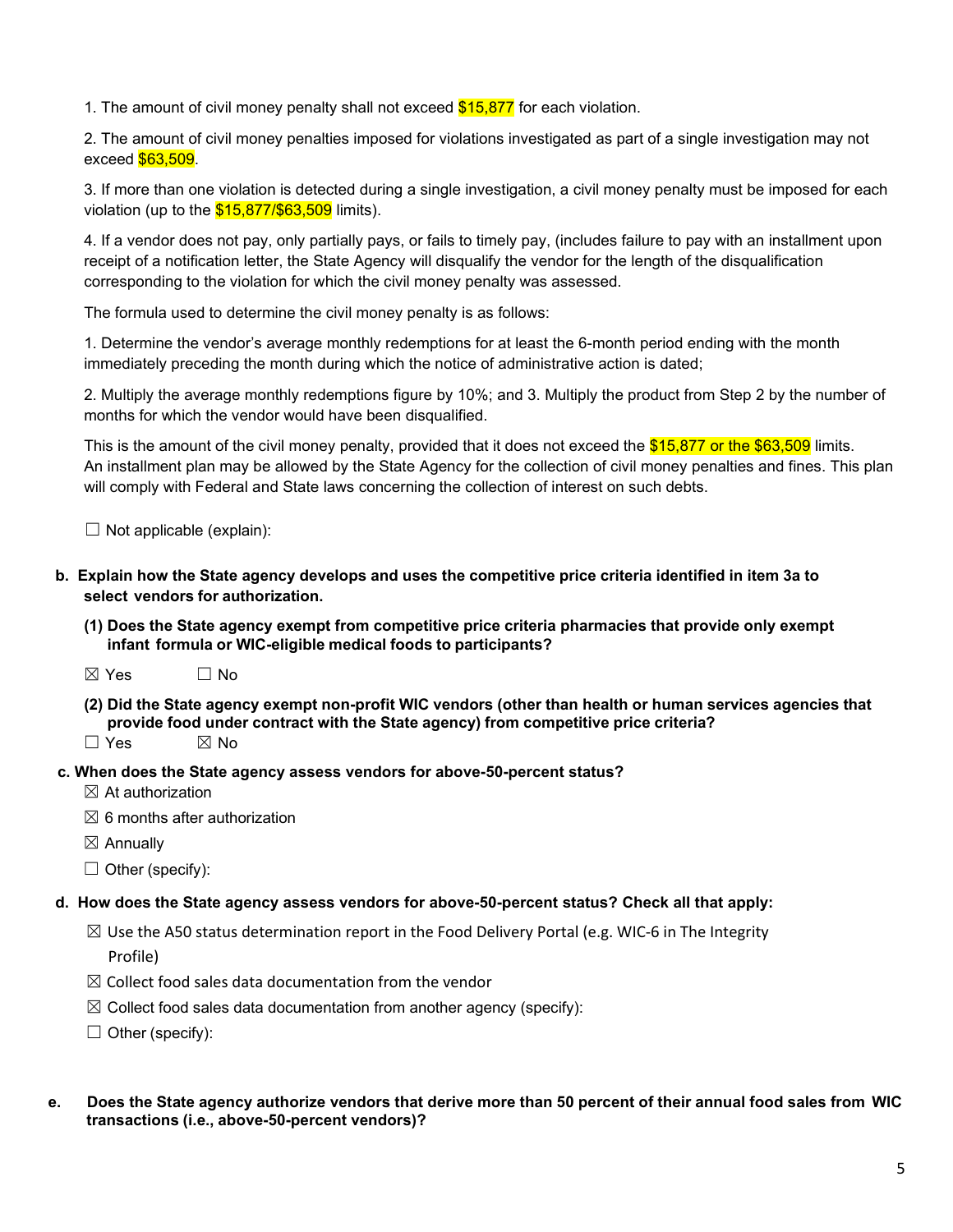☐ Yes ☒ No **If "No," please proceed to item 3f. If "Yes," please respond to the following:**

- **(1) How many above-50-percent vendors are currently authorized? (include all above-50-percent vendors, not just WIC-only vendors) 0**
- **(2) Does the State agency allow above-50-percent vendors to provide incentive items?**

| $\Box$ Yes | $\boxtimes$ No | If "No," please proceed to item 3f.        |
|------------|----------------|--------------------------------------------|
|            |                | If "Yes," please respond to the following: |

**Describe the incentive approval process or attach a copy of the relevant application form. Description (or list the Appendix citation here):**

- **(3) Does the State agency provide above-50-percent vendors with a list of pre-approved incentive items?**  $\Box$  Yes; please provide list  $\boxtimes$  No
- **(4) Does the State agency provide above-50-percent vendors with a list of prohibited incentive items?**  $\Box$  Yes: please provide list  $\boxtimes$  No
- **f. Does the State agency ensure vendors (regular and above-50-percent) do not treat WIC participants differently** by offering them incentive items that are not offered to non-WIC customers? (7 CFR [246.12\(h\)\(3\)](https://ecfr.federalregister.gov/current/title-7/subtitle-B/chapter-II/subchapter-A/part-246#p-246.12(h)(3)(iii)) (iii) and [WIC](https://www.fns.usda.gov/sites/default/files/WPM_2014-3_IncentivesDiscounts2013rev13-1.pdf) **Policy [Memorandum](https://www.fns.usda.gov/sites/default/files/WPM_2014-3_IncentivesDiscounts2013rev13-1.pdf) 2014-3** *Vendor Management: Incentive Items, Vendor Discounts and Coupons***)**

 $\boxtimes$  Yes; please explain:  $\Box$  No; please explain:

South Dakota WIC collects prices from each vendor by UPC, entered into SDWIC-IT. Prices are used to determine Peer Group averages. Vendor Agreement, Section III., 2., f. Vendors cannot offer incentive items solely to WIC participants in an effort to encourage participants to redeem their food instruments at those stores.

#### **g. Pre-authorization visits are conducted to verify information received during the application process:**

| by SA | by LA | by Other |                                                  |
|-------|-------|----------|--------------------------------------------------|
|       |       |          | For vendors at initial authorization             |
|       |       |          | For all vendors at authorization/reauthorization |

**h. Does the State agency verify the status of vendor applicants' SNAP retailer authorizations via STARS?**  $\boxtimes$  Yes  $\Box$  No

#### **ADDITIONAL DETAIL: Vendor Management Appendix and/or Procedure Manual (Citation):**

#### **4. Vendor Peer Groups**

*If the State agency does not have a vendor peer group system, please attach a copy of the most recent exemption request and approval letters and proceed to item 4e.*

#### **a. Are vendors assigned to peer groups for selection/authorization?**

 $\Box$  Yes  $\boxtimes$  No

**b. Are vendors assigned to peer groups for reimbursement purposes?**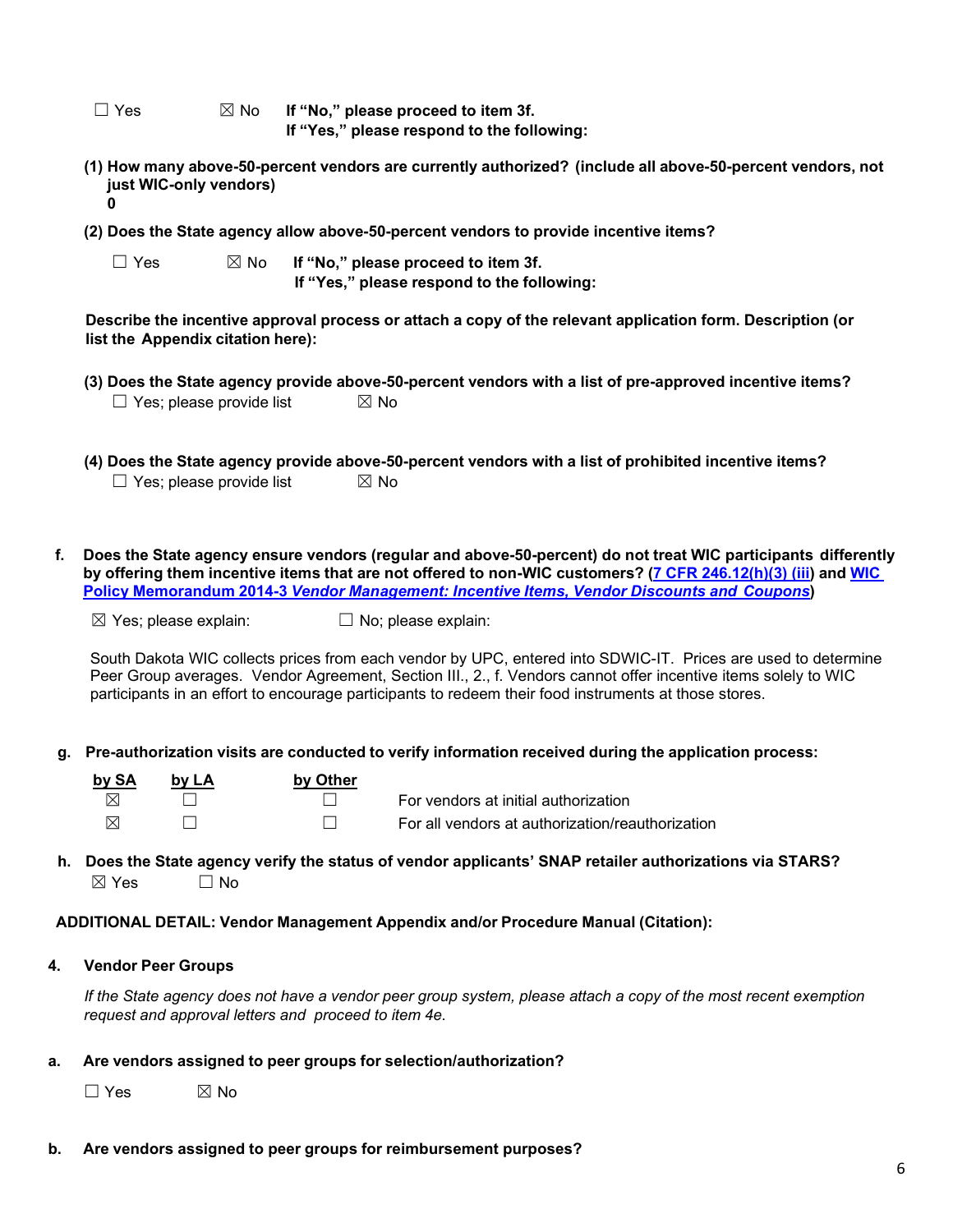$\boxtimes$  Yes  $\Box$  No

### **c. Peer groups are based on the following (check all that apply):**

- $\boxtimes$  WIC sales volume
- $\boxtimes$  Gross food sales volume
- $\Box$  Number of cash registers
- □ Square footage of store
- $\boxtimes$  Type of store
- $\boxtimes$  Location of store

divisions

 $\Box$  Local agency service areas

☒City, County, or regional

 $\Box$  Zip codes

 $\Box$  Unique economic location (e.g., rural island, single metro area)

- ☒Urban/suburban/rural
- $\boxtimes$  Other (specify): Size of store (supermarkets, medium, small grocery)
- d. Using the chart on the next page, describe the peer groupings (e.g., supermarkets, medium and small grocery stores, convenience stores, etc.) that the State agency plans to use during the upcoming fiscal year. For State agencies with more than 18 peer groups, please attach a chart containing this Peer Group Description and list **the Appendix citation here:**

Please see A of next section for complete chart. Peer Group 5 is only for Walmart Stores in South Dakota as other stores cannot meet pricing criteria and Peer Group 6 is only for Pharmacies as they are not required to meet cost containment criteria.

### e. Has the State agency received approval for an exemption from the vendor peer group system requirement [\(7](https://ecfr.federalregister.gov/current/title-7/subtitle-B/chapter-II/subchapter-A/part-246#p-246.12(g)(4)(v))) **CFR [246.12\(g\)\(4\)\(v\)](https://ecfr.federalregister.gov/current/title-7/subtitle-B/chapter-II/subchapter-A/part-246#p-246.12(g)(4)(v)))?**

 $\Box$  Yes; date FNS approved exemption:  $\boxtimes$  No

(1) If yes, the State agency's exemption was based on the latest available data for the current fiscal year (which covers the period from to ), and the State agency: **to** ), and the State agency:

 $\Box$  Does not have any above-50-percent vendors; data source:

**(2) If the State agency does not use a vendor peer group system, describe the State agency's alternative system for comparing the prices of new vendor applicants and currently authorized vendors and selecting for authorization or reauthorization vendors that offer the program the most competitive prices.**

 $\Box$  Paid above-50-percent vendors percent of the total annual WIC redemptions to date; data source: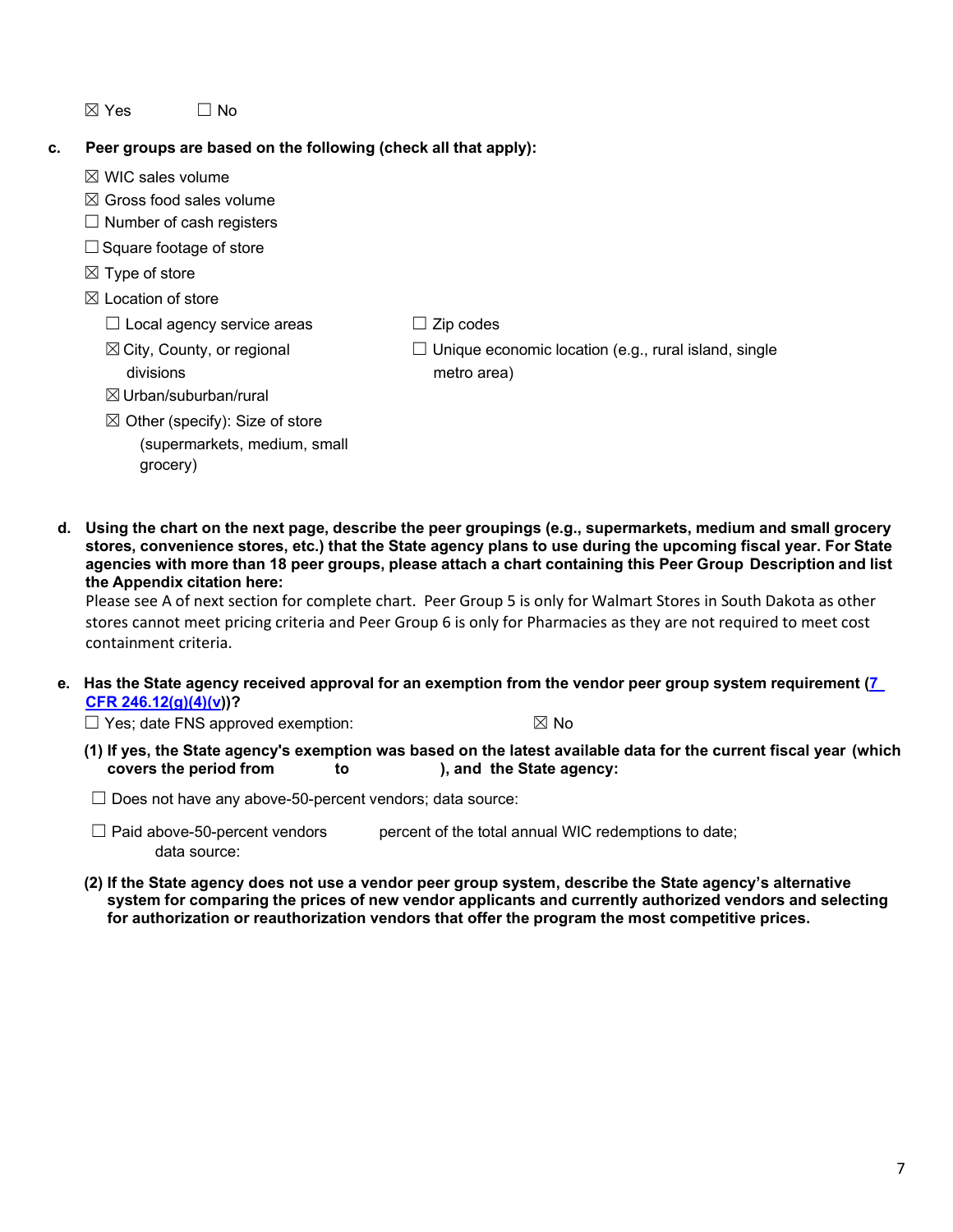# **DESCRIPTION OF VENDOR PEER GROUP SYSTEM**

| <b>Vendor Peer Groups</b> |                                                                      |                           |                                 |              |                                                   |
|---------------------------|----------------------------------------------------------------------|---------------------------|---------------------------------|--------------|---------------------------------------------------|
|                           |                                                                      |                           | Number of Vendors in Peer Group |              | Comparable                                        |
| Peer<br>Group<br>No. (1)  | Description<br>(e.g., supermarkets, chain stores,<br>pharmacies) (2) | Regular<br>Vendors<br>(3) | Above-50%<br>Vendors<br>(4)     | Total<br>(5) | <b>Vendors Peer</b><br><b>Group Number</b><br>(6) |
| 1                         | Small stores                                                         | <b>50</b>                 | 0                               | 51           |                                                   |
| $\overline{2}$            | Medium stores                                                        | <mark>49</mark>           | 0                               | 49           |                                                   |
| 3 & 4                     | Medium to large stores (includes peer groups 3 & 4)                  | <b>53</b>                 | $\mathbf 0$                     | 53           |                                                   |
| $5\phantom{.0}$           | Extra-large stores (supercenters)                                    | 15                        | 0                               | 15           |                                                   |
| $6\phantom{1}6$           | Pharmacies                                                           | 6                         | 0                               | 6            |                                                   |

*Instructions:*

- Column 1 Assign a sequential number to each peer group.
- Column 2 Describe the vendors in the peer group; include all factors and definitions checked in question 4c. (e.g., urban = counties with >100,000 residents OR suburban = counties with >10,000 residents OR rural = counties with <10,000 residents)
- Column 3 Insert the number of authorized vendors that are regular vendors.
- Column 4 If the State agency authorizes above-50-percent vendors, insert the number of above-50-percent vendors currently authorized.
- Column 5 Insert the total number of authorized vendors. This number should be the sum of columns 3 and 4, since the State agency must identify each vendor as being either a regular vendor or an above-50-percent vendor.
- Column 6 For each peer group that contains above-50-percent vendors, insert the number of the peer group that contains comparable regular vendors. The comparable vendor peer group is the peer group that the State agency uses to derive the competitive price criteria and maximum reimbursement levels that it applies to the above-50-percent vendors. If above-50-percent vendors are placed in a peer group with regular vendors, then the number in column 1 should be the same as that in column 6. If above-50-percent vendors are in separate peer groups, then the number in column 1 will be different from that in column 6.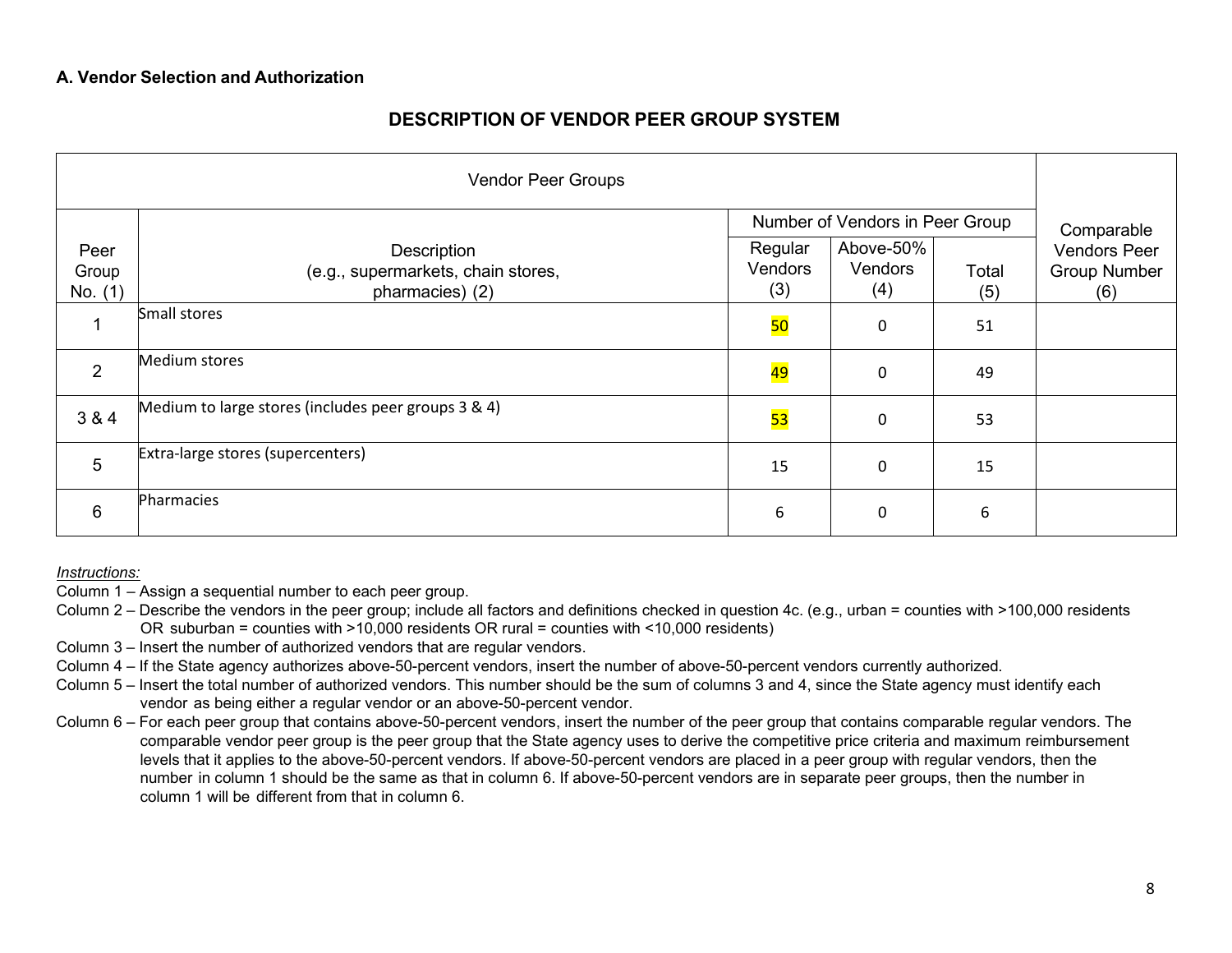f. At least every three years the State agency must assess the effectiveness of its peer group system and **competitive price criteria to enhance system performance (7 CFR [246.12\(g\)\(4\)\(ii\)\(C\)\).](https://ecfr.federalregister.gov/current/title-7/subtitle-B/chapter-II/subchapter-A/part-246#p-246.12(g)(4)(ii)(C))**

#### **The State agency makes this assessment—**

☐ Annually ☐ Biennially ☒ Every three years

 $\Box$  Other (please specify):

What procedures does the State agency have in place to assess the effectiveness of its peer group system and **competitive price criteria to enhance system performance?**

The Office of Health Statistics reviews our peer groups to provide us with data needed to determine if the current peer groupings are balanced or if changes are needed.

Provide date of most recent FNS approval: 10/1/13

#### **5. Semiannual Shelf Price Collection**

**a. Has the State agency received approval for an exemption from the shelf price collection requirement under 7 CFR [246.12\(g\)\(4\)\(ii\)\(B\)](https://ecfr.federalregister.gov/current/title-7/subtitle-B/chapter-II/subchapter-A/part-246#p-246.12(g)(4)(ii)(B))**:

 $\Box$  Yes; date FNS approved exemption:  $\boxtimes$  No

**If yes, please attach a copy of the most recent exemption request and approval letter(s**).

#### **6. Vendor Agreements**

**a. The following reflect the State agency's vendor agreement practices; check all that apply:**

 $\boxtimes$  All vendors have a written agreement with the State agency

- $\boxtimes$  A standard vendor agreement is used statewide
- $\Box$  Vendor agreements are subject to the State's procurement procedures
- $\Box$  Vendor agreements/handbooks are subject to the State's Administrative Procedures Act
- $\Box$  A nonstandard vendor agreement is used for:
	- $\Box$  Military commissaries
	- $\Box$  Pharmacies that only provide exempt infant formula and/or WIC-eligible medical foods
	- $\Box$  All pharmacies
	- $\Box$  Home food delivery contractors
	- ☐ Mobile stores
	- $\Box$  Other (specify):
- $\boxtimes$  Vendors are authorized for a period of 3 year(s)
- $\boxtimes$  All vendors are provided at least 15 days advance written notice of the expiration of the vendor agreement
- $\Box$  Chain stores sign a master agreement that includes multiple locations
- $\boxtimes$  Chain stores sign an agreement for each store location
- $\boxtimes$  All authorized WIC vendors are compliant with the regulatory split tender requirement at [246.12\(f\)\(4\)](https://ecfr.federalregister.gov/current/title-7/subtitle-B/chapter-II/subchapter-A/part-246#p-246.12(f)(4))
- $\boxtimes$  Other (specify): Vendors that come onto the program throughout the year are only authorized up to the 3 year agreement period.
- **b. In addition to the requirements in 7 CFR [246.12\(h\)\(3\)-](https://ecfr.federalregister.gov/current/title-7/subtitle-B/chapter-II/subchapter-A/part-246#p-246.12(h)(3))[\(h\)\(6\)](https://ecfr.federalregister.gov/current/title-7/subtitle-B/chapter-II/subchapter-A/part-246#p-246.12(h)(6)), the vendor agreement includes:**

 $\boxtimes$  Periodic submission of vendor price lists. If so, specify frequency: Twice a year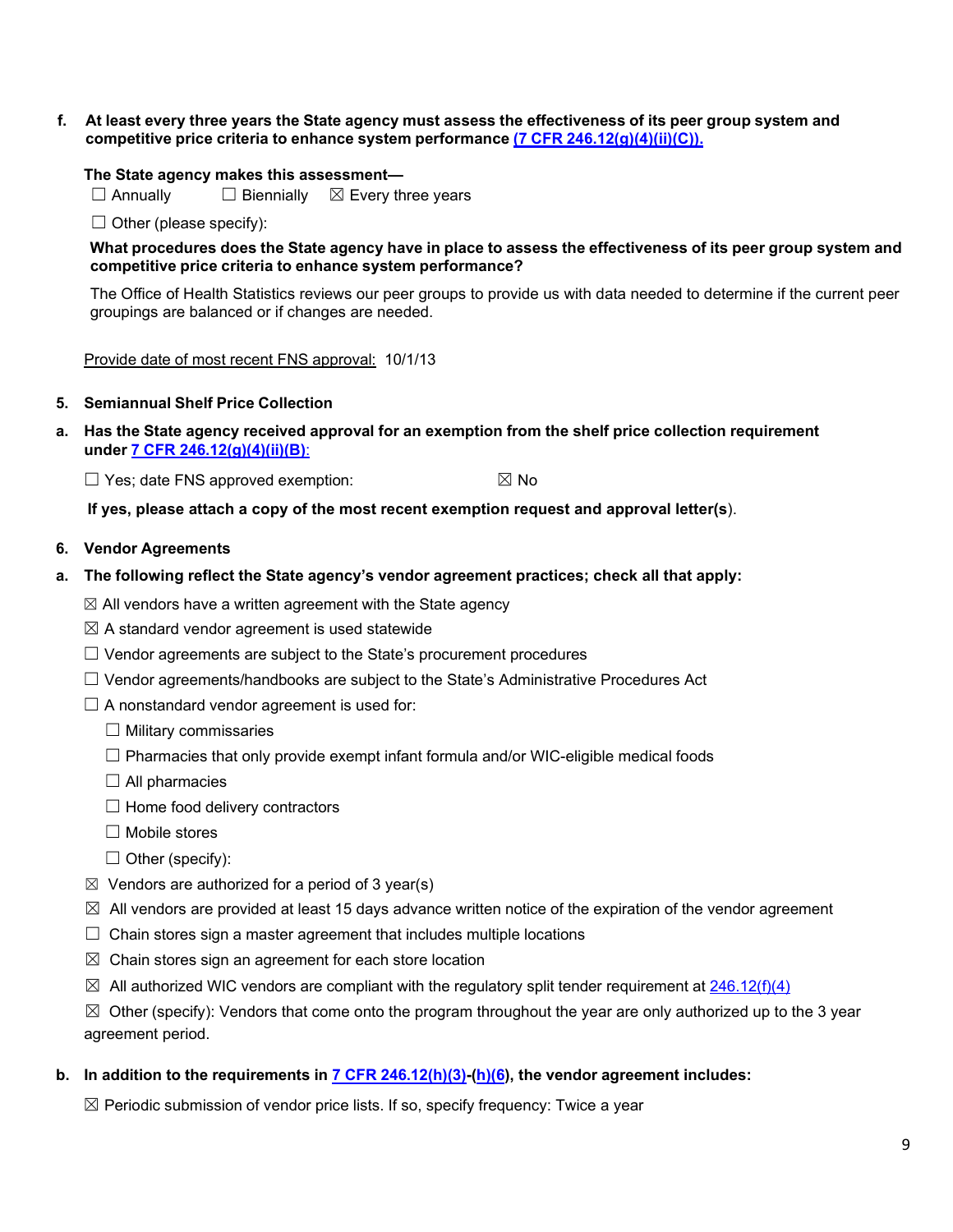- ⊠ Maintenance of records in addition to the required inventory records. If so, specify types of records: Receipts
- ☐ Submission of food instruments and CVVs/CVBs within a shorter timeframe than required by program regulations. If so, specify timeframe:
- $\Box$  Redemption of a minimum number/volume of food instruments and CVVs/CVBs
- $\boxtimes$  Minimum hours of operation
- $\Box$  Other (specify all):
- **c. The State agency delegates the signing of vendor agreements to its local agencies:**
	- $\Box$  Yes  $\boxtimes$  No

**If yes, provide a description of the supervision and instruction provided to local agencies to ensure the uniformity and quality of this activity.**

**Please attach a copy of the Vendor Agreement or provide the appropriate Procedure Manual reference below.**

**ADDITIONAL DETAIL: Vendor Management Appendix and/or Procedure Manual (Citation):**

### <span id="page-9-0"></span>**B. Vendor Training**

- **1. Vendor Training – General**
- **a. Annual vendor training covers the following content (check all that apply):**
	- $\boxtimes$  Purpose of the WIC Program
	- $\boxtimes$  Supplemental foods authorized by the State agency
	- $\boxtimes$  Minimum varieties and quantities of supplemental foods that must be stocked
	- $\boxtimes$  Obtaining infant formula only from sources included in the State agency's list of State licensed infant formula wholesalers, distributors, and retailers, and manufacturers registered with the U.S. Food and Drug Administration
	- $\boxtimes$  Procedures for obtaining prior State agency approval to provide incentive items to WIC participants
	- $\boxtimes$  Procedures for transacting and redeeming food instruments and cash value vouchers
	- $\boxtimes$  Vendor sanction system
	- $\boxtimes$  Vendor complaint process
	- $\boxtimes$  Claims procedures
	- $\boxtimes$  Changes in program requirements since the last training
	- $\boxtimes$  Recordkeeping requirements
	- $\boxtimes$  Replacement food instruments and cash-value vouchers
	- $\boxtimes$  Participant complaints
	- $\boxtimes$  Vendor requests for technical assistance
	- $\boxtimes$  Reauthorization
	- $\boxtimes$  Reporting changes of ownership, location, or cessation of operations
	- $\boxtimes$  Procedures for appeal/administrative review
	- $\boxtimes$  Training employees
	- $\boxtimes$  WIC/SNAP sanction reciprocity and information sharing
	- $\Box$  Other (specify):

If any topics listed above are not included in the annual vendor training, explain why.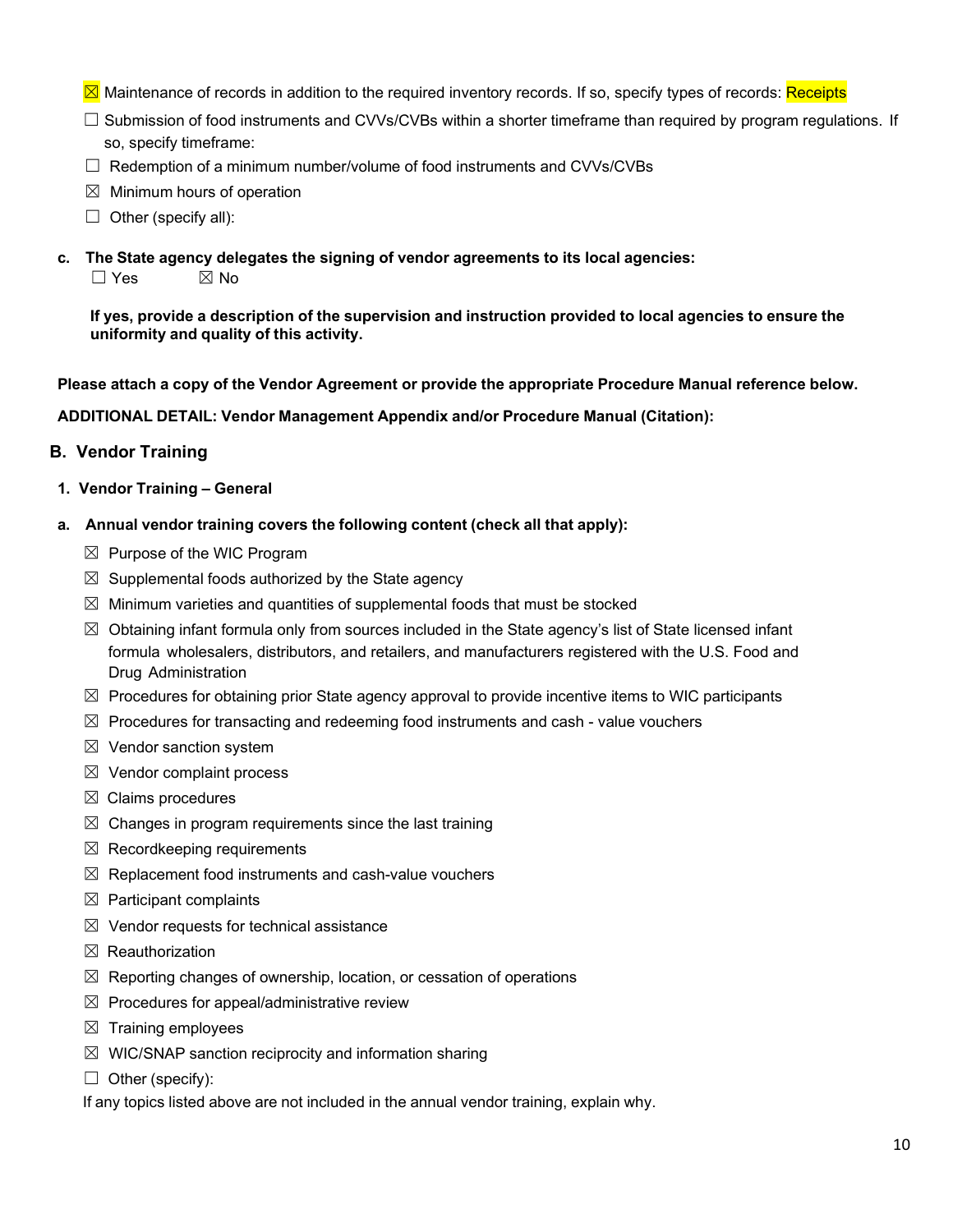- **b. Vendors or vendor representatives receive training on the following occasions and/or through the following materials (check all that apply):**
	- $\boxtimes$  On-site (in-store) meetings/conferences
	- $\boxtimes$  Off-site meetings/conferences
	- $\boxtimes$  During routine monitoring visits (e.g., educational buys)
	- $\boxtimes$  When specialized technical assistance is requested
	- $\boxtimes$  Written materials (e.g., newsletters)
	- $\boxtimes$  Audio or video recording
	- $\boxtimes$  Teleconference, video conference, or webinars
	- $\Box$  Vendor hotline
	- $\boxtimes$  State or local agency website
	- $\Box$  Other (specify):

#### **c. Vendors or vendor representatives receive** *interactive* **training as follows (check all applicable responses):**

- $\boxtimes$  At or before initial authorization
- $\boxtimes$  At least once every three years
- $\Box$  Annually or more frequently than once every three years
- d. The following method(s) are used to evaluate the effectiveness of vendor training (check all that apply):
	- $\Box$  Evaluation forms provided with training materials
	- ☐ Pre-tests and/or post-tests regarding vendor policies, procedures, and practices
	- ☐ Statistical indicators, such as a reduction in food instrument/cash-value voucher/cash-value benefit errors
	- $\boxtimes$  Educational buys
	- $\Box$  Record reviews
	- $\boxtimes$  Informal feedback from vendors and/or participants
	- $\Box$  Vendor advisory councils
	- ☐ None
	- $\Box$  Other (specify):

### **ADDITIONAL DETAIL: Vendor Management Appendix and/or Procedure Manual (Citation):**

- **2. Delegation of Vendor Training**
- **a. The State agency delegates its vendor training to:**
	- $\Box$  Its local agencies
	- $\Box$  A contractor; specify:
	- $\Box$  A vendor association/representative; specify:
	- $\Box$  Other (specify):
	- $\boxtimes$  None (the State agency conducts all vendor training)

### b. Indicate the frequency with which the State agency performed the following activities during the past fiscal **year:**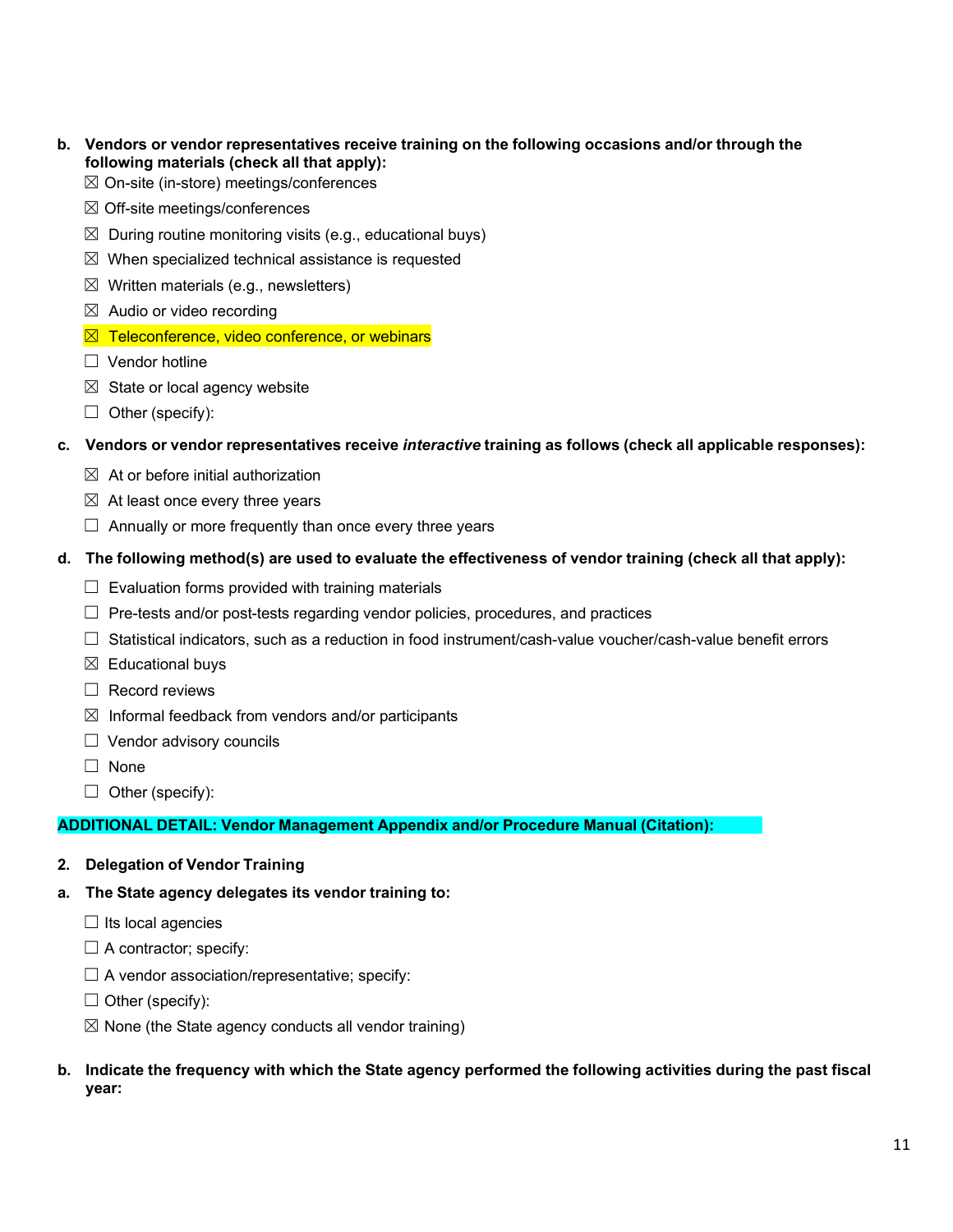|    | <b>Times/FY</b>                                      | <b>Activity</b>                                                                                                                                                                                                                                                                          |
|----|------------------------------------------------------|------------------------------------------------------------------------------------------------------------------------------------------------------------------------------------------------------------------------------------------------------------------------------------------|
|    | Annually<br>Annually<br>Annually<br>$\Box$<br>$\Box$ | Provided comprehensive training materials to delegated trainers<br>Provided instruction on vendor training techniques to delegated trainers<br>Monitored performance of delegated trainers to ensure the uniformity and quality of vendor training<br>Not applicable<br>Other (specify): |
|    |                                                      | ADDITIONAL DETAIL: Vendor Management Appendix and/or Procedure Manual (Citation):                                                                                                                                                                                                        |
|    |                                                      | 3. Documents for and Documentation of Vendor Training                                                                                                                                                                                                                                    |
| а. |                                                      | The State agency or the entity to which it delegates vendor training documents the content of and vendor<br>participation in annual vendor training:                                                                                                                                     |
|    | $\boxtimes$ Yes                                      | $\Box$ No                                                                                                                                                                                                                                                                                |
|    |                                                      | b. Vendors or vendor representatives are required to sign an acknowledgment of training when they have received<br>the following types of training (check all that apply):                                                                                                               |
|    | $\boxtimes$ Interactive training                     | $\Box$ Annual training                                                                                                                                                                                                                                                                   |
|    | $\boxtimes$ Educational buys                         | $\boxtimes$ Monitoring visits                                                                                                                                                                                                                                                            |
|    | $\boxtimes$ Remedial training                        | $\boxtimes$ Other (specify): Initial training                                                                                                                                                                                                                                            |
| c. |                                                      | The State agency produces a Vendor Handbook:                                                                                                                                                                                                                                             |
|    | $\boxtimes$ Yes                                      | $\Box$ No                                                                                                                                                                                                                                                                                |
|    |                                                      | If yes, provide the link to the Vendor Handbook or the citation: https://sdwic.org/Vendors/Training                                                                                                                                                                                      |
|    |                                                      | d. The State agency provides online or web-based training:                                                                                                                                                                                                                               |
|    | $\boxtimes$ Yes                                      | $\Box$ No                                                                                                                                                                                                                                                                                |
|    |                                                      | If yes, provide the link to the training: https://sdwic.org/vendors/training/                                                                                                                                                                                                            |
|    |                                                      |                                                                                                                                                                                                                                                                                          |
|    |                                                      | ADDITIONAL DETAIL: Vendor Management Appendix and/or Procedure Manual (Citation):                                                                                                                                                                                                        |
|    |                                                      | C. High-Risk Identification Systems                                                                                                                                                                                                                                                      |
| 1. | <b>Vendor Complaints</b>                             |                                                                                                                                                                                                                                                                                          |
| а. |                                                      | The State agency has a formal system for receiving complaints about vendors:                                                                                                                                                                                                             |
|    | No; please explain:                                  |                                                                                                                                                                                                                                                                                          |
|    |                                                      | $\boxtimes$ Yes, complaints are received through the following:                                                                                                                                                                                                                          |
|    |                                                      | $\boxtimes$ A toll-free number handled by State agency staff                                                                                                                                                                                                                             |
|    |                                                      | $\boxtimes$ A standard complaint form which the complainant sends to:                                                                                                                                                                                                                    |
|    | $\boxtimes$ State agency                             |                                                                                                                                                                                                                                                                                          |
|    |                                                      | $\boxtimes$ Local agency or clinic                                                                                                                                                                                                                                                       |
|    |                                                      | $\Box$ Online system; include link here:                                                                                                                                                                                                                                                 |
|    |                                                      | ⊠ Other (specify): A shopping issue form is available at https://sdwic.org/contact/ for participants to download,                                                                                                                                                                        |

<span id="page-11-0"></span>complete, and contact State Agency. **b. The State agency has a formal system for receiving complaints from vendors:**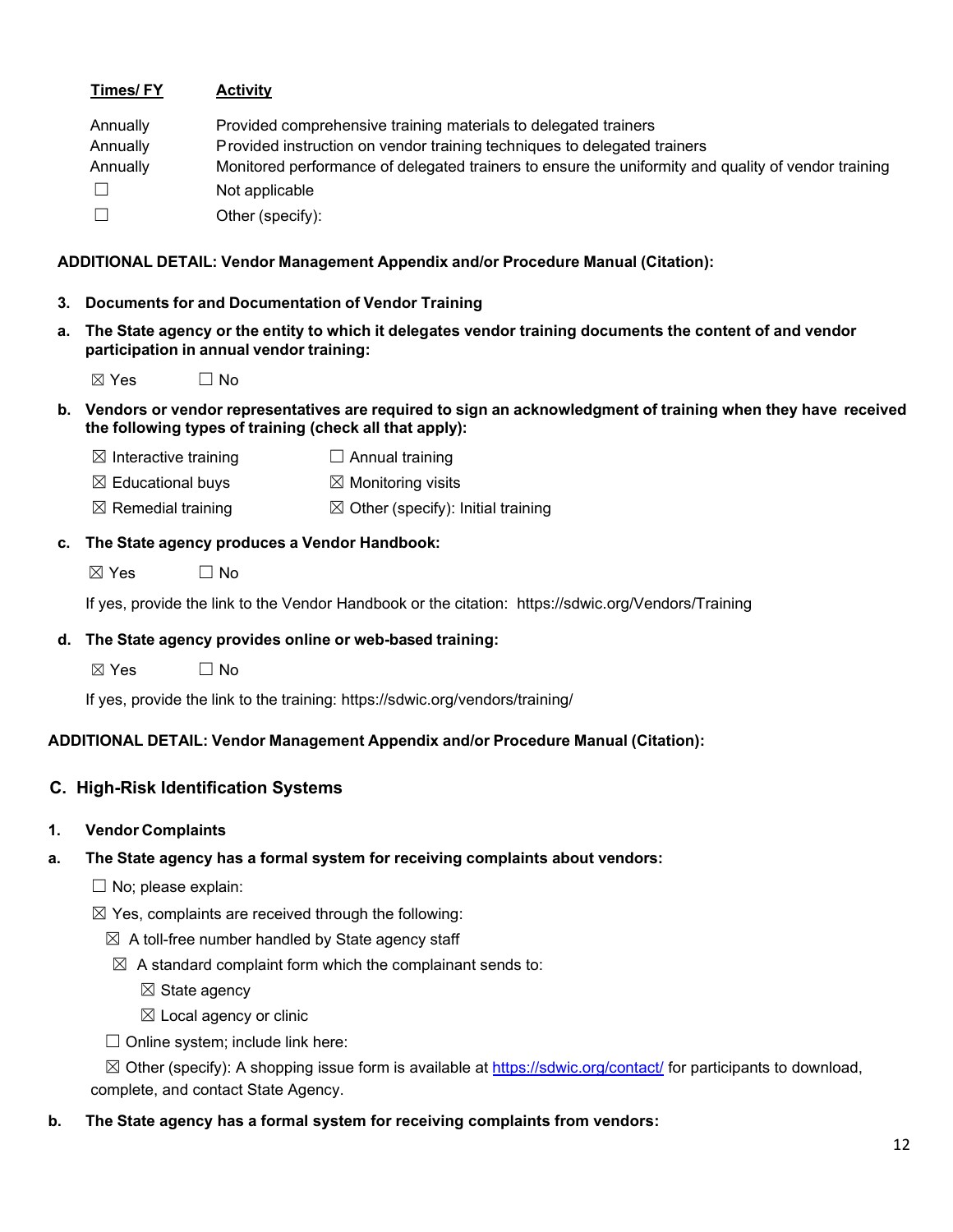$\Box$  No; please explain:

 $\boxtimes$  Yes, complaints are received through the following:

 $\boxtimes$  A toll-free number handled by State agency staff

 $\boxtimes$  A standard complaint form which the complainant sends to:

 $\boxtimes$  State agency

 $$\boxtimes$  Local agency or clinic$ 

 $\Box$  Online system; include link here:

 $\boxtimes$  Other (specify): A shopping issuance form is available for participants to complete and contact their local agency or the State agency.

**c.** The State agency logs and responds to all complaints:

 $\boxtimes$  Yes, please explain: Complaint is logged into SDWIC-IT system and responded to through compliance buys, phone

calls, or emails

 $\Box$  No; please explain:

### **ADDITIONAL DETAIL: Vendor Management Appendix and/or Procedure Manual (Citation):**

### **2. Identifying High-Risk Vendors**

- **a. What criteria does the State agency use to identify high-risk vendors:** (\* = mandatory)
	- $\boxtimes$  Low variance\*  $\boxtimes$  Complaints against vendors
	- $\boxtimes$  High-mean value\*  $\boxtimes$  Other (specify all): sanctions, redemption amounts, violations
	- $\boxtimes$  New vendor

**b.** Identify the frequency for generating high-risk vendor reports:

- $\Box$  Monthly  $\Box$  Annually
- $\Box$  Quarterly  $\Box$  No set schedule
- $\boxtimes$  Semiannually  $\boxtimes$  Other (specify): as needed
- **c. Identify the type(s) of food instruments/cash-value vouchers/cash-value benefits used in the high-risk vendor analysis. (Check all that apply):**
	- $\boxtimes$  A full monthly food package for a:
		- $\boxtimes$  Woman  $\boxtimes$  Infant  $\boxtimes$  Child  $\Box$  Other (specify):
		- $\boxtimes$  Standard food instrument type with multiple food items (e.g., milk, cheese, and cereal)
		- $\boxtimes$  Standard food instrument type with a single food item
		- $\Box$  Constructed food instrument (State agencies with nonstandard food instruments)
		- ☐ CVVs/CVBs
		- $\boxtimes$  Other (specify): EBT complete high risk vendor analysis for single items, unique food packages, CVB's

### **d. To perform the high-risk vendor analysis, the State agency's system aggregates a vendor's redemptions over the following time period:**

 $□ 1$  month  $□ 2$  months  $□ 3$  months  $□ 4$  months  $□ 5$  months  $□ 6$  months

 $\Box$  Other (specify):

**e. Vendor redemption patterns are generally compared to:**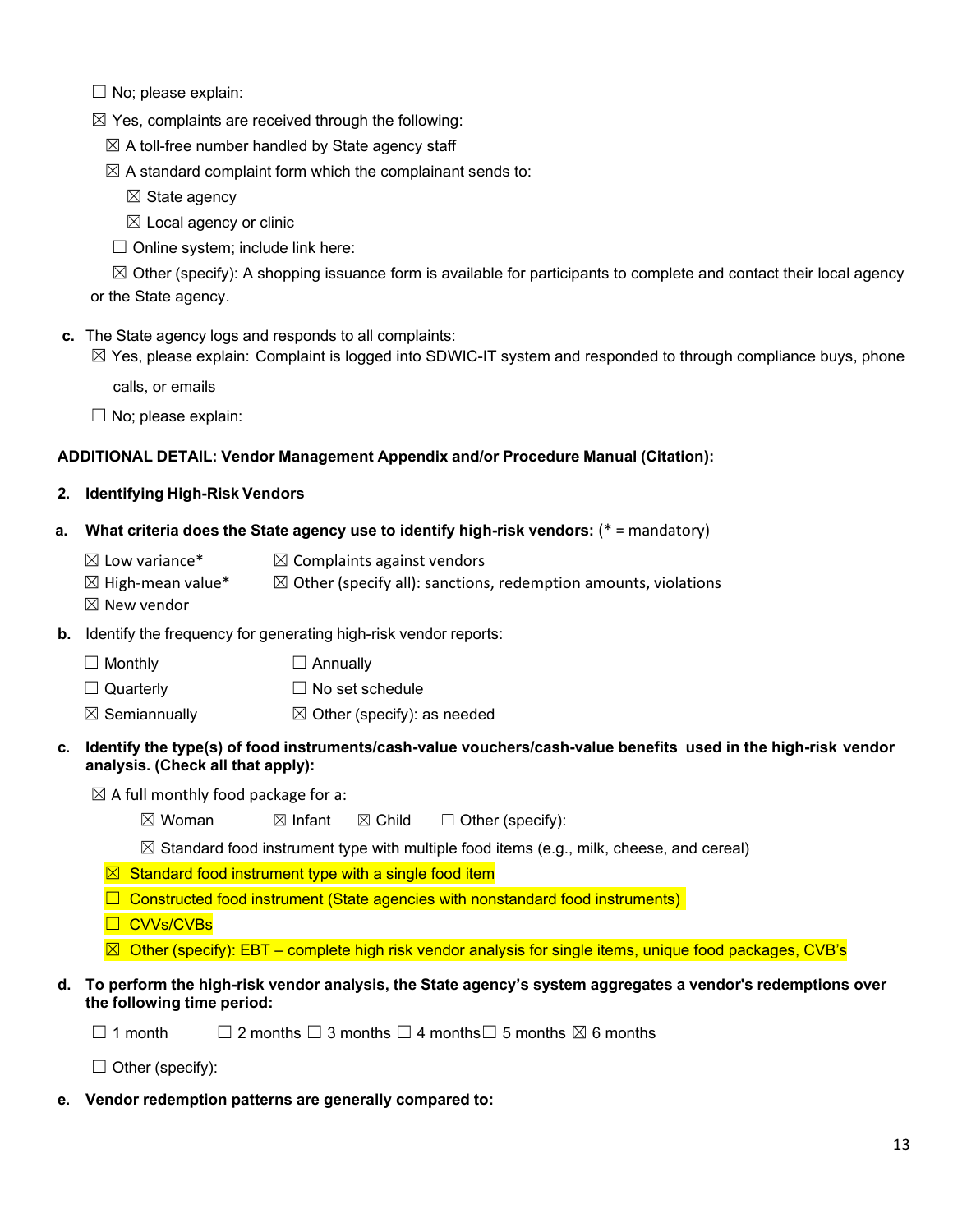- $\Box$  Applicable peer group patterns
- $\boxtimes$  All vendors' patterns Statewide

 $\Box$  Other (specify):

#### **Provide additional information detailing how the State agency conducts the high-risk vendor analysis and how the State agency ranks and selects vendors for compliance and/or monitoring activity when more than 5% of authorized vendors are high risk.**

SD WIC's MIS system was designed by GCOMM/3 Sigma Software. The Vendor High Risk Analysis report lists stores that meet one or more of our high-risk criteria. New stores and stores with three or more indicators are at the top of the list to visit and continue monitoring. Stores with two indicators are also reviewed, monitored and visited if necessary.

# <span id="page-13-0"></span>**D. Routine Monitoring**

**1. Routine Monitoring Visits**

### **a. Routine monitoring visits are conducted by:**

 $\boxtimes$  State agency staff

- $\Box$  Local agency staff
- $\Box$  Other (specify):

### **b. Identify the activities performed during a routine monitoring visit; check all that apply:**

- $\boxtimes$  Check the vendor's inventory of supplemental foods and/or inventory records to determine if the vendor meets the State agency's requirements for the minimum variety and quantity of supplemental foods
- $\boxtimes$  Check the vendor's inventory of non-supplemental foods and/or inventory records to provide information on whether the vendor is an above-50-percent vendor
- $\boxtimes$  Determine whether the vendor accepts forms of payment other than WIC food instruments, such as cash, personal checks, and credit cards, to provide information on whether the vendor is an above-50-percent vendor
- $\Box$  Check the vendor's invoices of infant formula to ensure that the infant formula is obtained only from the State agency's list of infant formula manufacturers registered with the Food and Drug Administration, and infant formula wholesalers, distributors, and retailers licensed under State law
- $\Box$  If the vendor is an above-50-percent vendor, check its stock of incentive items to ensure that such items have been approved by the State agency
- $\boxtimes$  Obtain the vendor's shelf prices and/or validate the vendor's price list
- $\Box$  Review food instruments in the vendor's possession for vendor violations
- $\Box$  Compare food instruments in the vendor's possession with shelf prices to test for vendor overcharges
- $\boxtimes$  Review use of shelf tags and signage
- $\boxtimes$  Review expiration dates on supplemental foods
- $\Box$  Compare prices of supplemental foods with similar items not approved as supplemental
- $\boxtimes$  Observe food instrument transactions and CVV/CVB
- $\boxtimes$  If the vendor accepts EBT, verify that the vendor has appropriate terminals deployed in the required number of lanes per  $7$  CFR 246.12( $z$ )(2)
- **⊠ Conduct an educational buy**
- $\boxtimes$  Interview manager and/or employees
- $\Box$  Review employee training procedures
- $\Box$  Conduct annual vendor training or provide vendor with annual training materials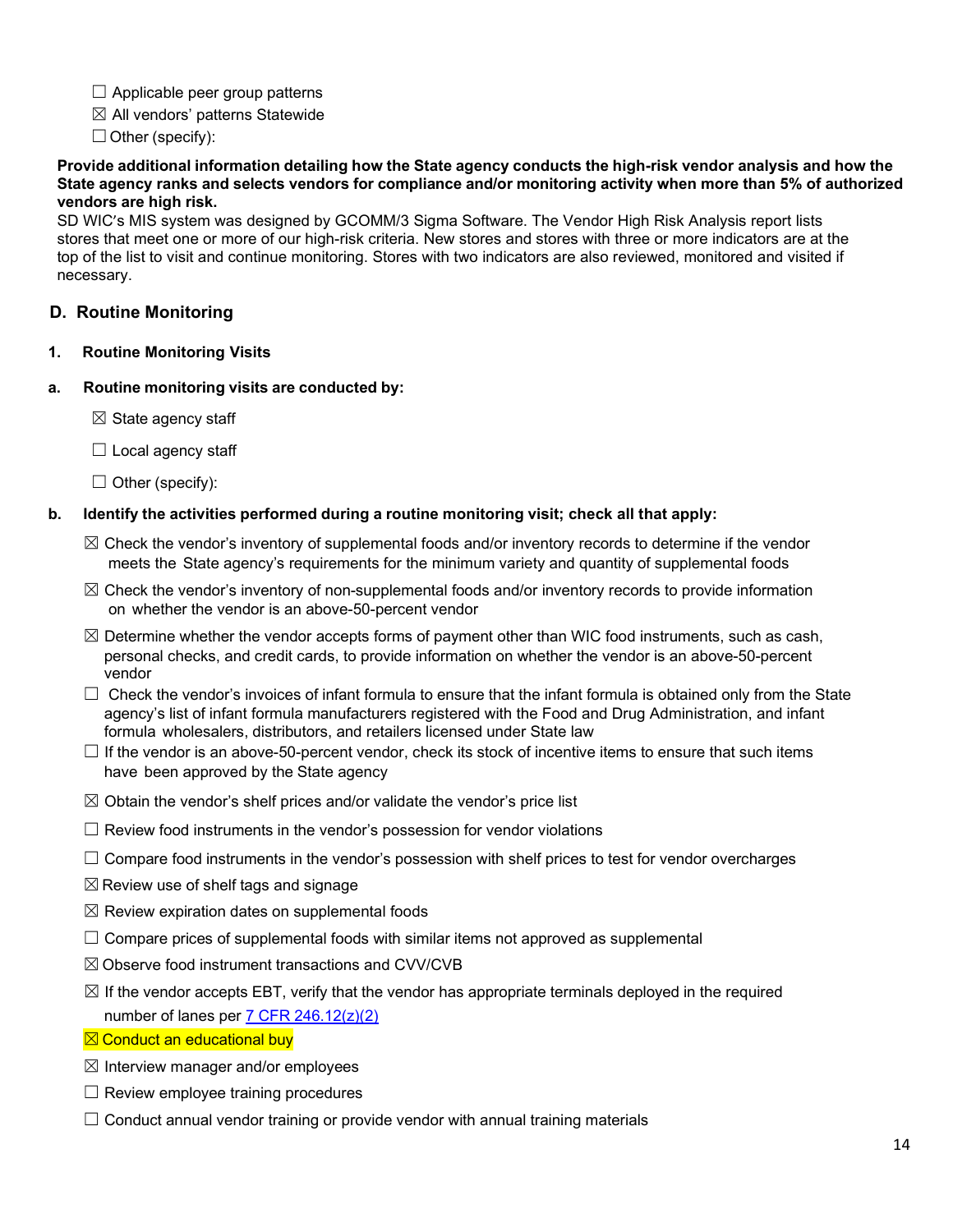- $\boxtimes$  Examine the sanitary conditions of the store
- $\boxtimes$  Ensure that vendor is compliant with the split tender requirement
- $\Box$  Other (specify all):
- **c. Generally, routine monitoring visits are conducted on each vendor (check all that apply):**
	- $\Box$  Annually  $\Box$  Twice a year  $\boxtimes$  As needed (specify)  $\boxtimes$  Other (specify) Once during a 3 year contract period

### d. The following procedures are used in determining whether a vendor is selected for a routine monitoring visit **(check all that apply):**

- $\boxtimes$  Random selection  $\boxtimes$  Complaints
- $\boxtimes$  Periodic/scheduled training  $\Box$  Other (specify):
- $\boxtimes$  Periodic/scheduled review

# **e. What percent of vendors received monitoring visits during the past fiscal year?**

- $\Box$  Less than 5 percent; explain reason:
- $\boxtimes$  5 percent
- $\Box$  More than 5 percent (specify):

# **ADDITIONAL DETAIL: Vendor Management Appendix and/or Procedure Manual (Citation):**

# <span id="page-14-0"></span>**E. Compliance Investigations**

### **1. Investigative Practices**

# **a. The State agency conducts (check all that apply):**

- $\boxtimes$  Compliance buys (a covert, on-site investigation in which a representative of the Program poses as a participant, parent or caretaker of an infant or child participant, or proxy; transacts one or more food instruments or CVVs/ CVBs; and does not reveal during the visit that he or she is a Program representative.)
- $\boxtimes$  Inventory audits (the examination of food invoices or other proofs of purchase to determine whether a vendor has purchased sufficient quantities of supplemental foods to provide participants the quantities specified on food instruments redeemed by the vendor during a given period of time.)
- $\Box$  Other (specify):

### b. The following factors are used to determine which vendors are selected for a compliance investigation (check **all that apply):**

- $\boxtimes$  Vendor is identified by the high-risk vendor identification criteria
- $<sup>8</sup>$  Random selection</sup>
- $\Box$  Geographical considerations
- ☒ Volume of WIC redemptions
- $\boxtimes$  Participant complaints
- $\boxtimes$  Other (specify): sanctions, violations and new vendors

### **c. The State agency uses standard procedures for conducting and documenting compliance buys and inventory audits:**

- $\boxtimes$  Yes If yes, please provide the guidelines in the Vendor Management Appendix or cite to the Procedure Manual reference: vendor handbook pages 16-17
- $\Box$  No; specify: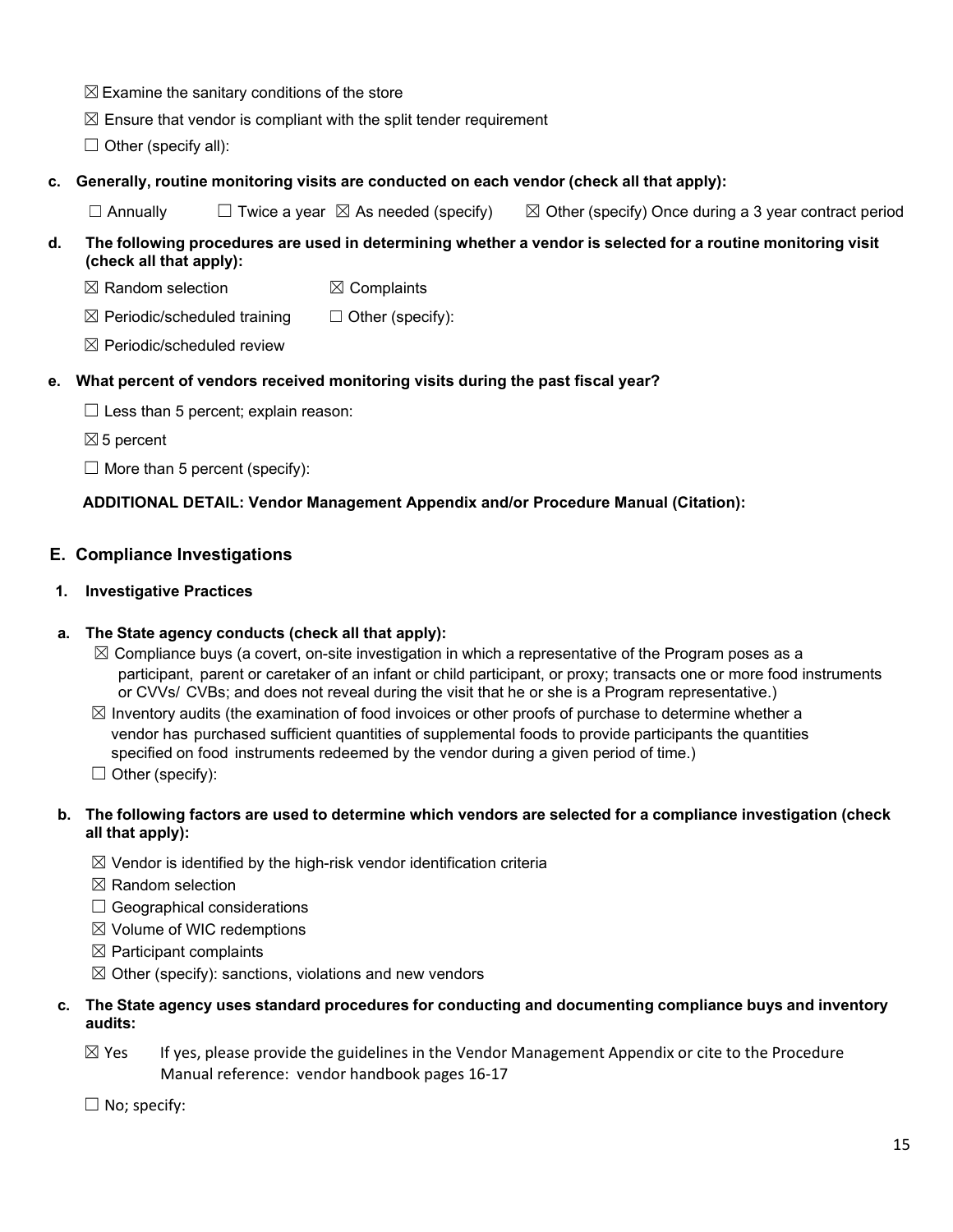d. The results of compliance investigations are used to assess the effectiveness of the State agency's high-risk **vendor identification criteria:**

| $\boxtimes$ Yes | $\Box$ No |
|-----------------|-----------|
|-----------------|-----------|

If yes, check the items below that describe how the results of compliance investigations are used to assess the **effectiveness of high-risk vendor identification criteria:**

- $\Box$  The State agency compares data on the prevalence of vendor violations detected among high-risk versus non- high-risk vendors.
- $\boxtimes$  The State agency discards a high-risk vendor identification criterion if compliance investigations of high-risk vendors identified by the criterion result in no vendor violations after months
- $\Box$  Investigative procedures and training are reevaluated if compliance investigations of high-risk vendors result in the detection of no vendor violations.
- $\Box$  Other (specify):

### **e. How many vendors were authorized as of October 1 of the past fiscal year?**

### **172**

### **How many compliance investigations of vendors were completed during the past fiscal year?**

 $\boxtimes$  Compliance Buy Investigations: 18

 $\boxtimes$  Inventory Audits: 0

### **How many vendors that received compliance investigations were high-risk during the past fiscal year?**

 $\boxtimes$  Compliance Buy Investigations: 18, or 10% of all vendors

 $\Box$  Inventory Audits:

**Did the State agency give priority to high-risk vendors (up to the five percent minimum) in conducting compliance investigations during the past fiscal year?**

 $\boxtimes$  Yes  $\Box$  No; explain reason:

**How many of all vendors were high-risk during the past fiscal year? 53**

(The State agency is required by § [246.12\(j\)\(4\)\(i\)](https://ecfr.federalregister.gov/current/title-7/subtitle-B/chapter-II/subchapter-A/part-246#p-246.12(j)(4)(i)) to conduct compliance investigations of at least 5 percent of its vendors authorized as of October 1 of each fiscal year, including all high-risk vendors up to the 5 percent **maximum.)**

#### **ADDITIONAL DETAIL: Vendor Management Appendix and/or Procedure Manual (Citation):**

### **2**. **Compliance Buys**

### **a. The State agency conducts the following types of compliance buys:**

- $\Box$  Trafficking buys (exchanging food instruments for cash/cash-value vouchers/cash-value benefits and short buys)
- $\boxtimes$  Safe buys (transacting food instruments for all food items listed to see if the vendor will overcharge)
- $\boxtimes$  Short buys (transacting food instruments for fewer food items than those listed to see if the vendor will charge for food items not received)
- $\boxtimes$  Major substitution buys (exchanging food instruments for non-food items or unauthorized food items that are not similar to those listed)
- $\Box$  Minor substitution buys (exchanging food instruments for unauthorized food items that are similar to those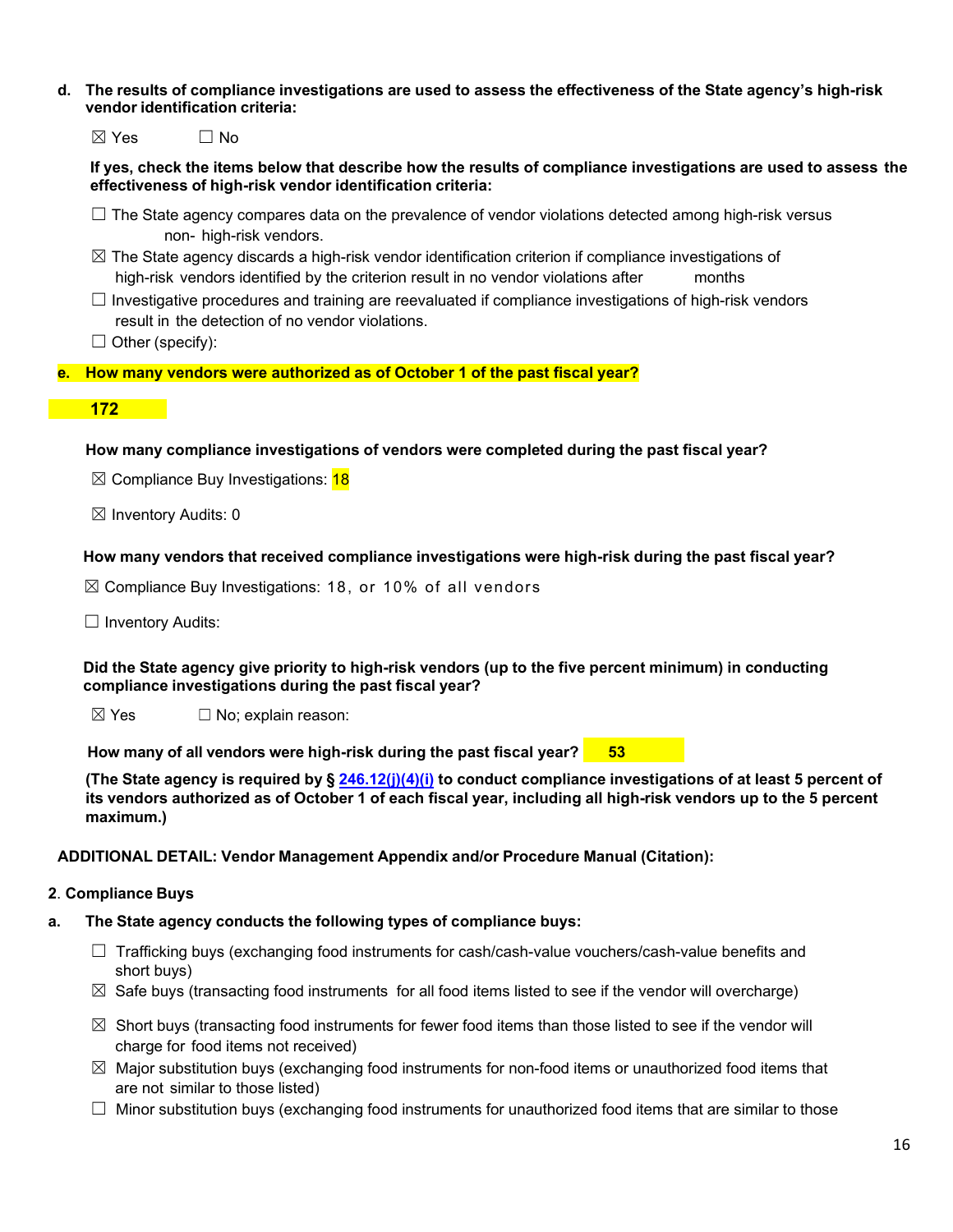listed)

 $\Box$  Other (specify):

# **b. Does the State agency tailor compliance buys to vendors' risk type?**

 $\boxtimes$  Yes; explain: We use a checklist to tell the compliance investigator specifically what we want

them to look for or types of items to purchase.

 $\Box$  No; explain:

### **c. Compliance buys are usually conducted by:**

- $\Box$  WIC State agency staff
- $\Box$  WIC local agency staff
- $\Box$  State investigators
- $\boxtimes$  Investigators retained on a contract basis (e.g., Pinkerton, Wells Fargo)
- $\Box$  Interns, neighborhood residents, or program participants employed by WIC
- □ Another WIC State agency
- $\Box$  Other (specify):

### **d. Who is responsible for ensuring the proper execution of and follow-up on compliance buys?**

- $\boxtimes$  WIC State agency vendor manager
- ☐ WIC local agency manager
- $\Box$  State investigators
- ☐ Contractor
- $\Box$  Another WIC State agency
- ☐ Other (specify):
- **e. If no vendor violations are detected, how many compliance buys does the State agency conduct before closing a compliance investigation?**
	- $\boxtimes$  Two  $\Box$  Other (specify):

#### f. If the State agency conducts a standard number of compliance buys per compliance investigation, what is the **basis for the prescribed number of buys?**

- $\Box$  State law or regulation
- $\boxtimes$  State agency policy or procedure
- $\Box$  Level of evidence necessary to impose vendor sanctions
- $\Box$  Legal counsel's advice
- $\Box$  Other (specify):
- g. Is the vendor provided written notification of a violation requiring a pattern of violations in order to sanction the vendor, prior to documenting another violation of the same kind, unless the State agency determines that such **notice would compromise the investigation and documents this in the vendor's file?**



| $\Box$ No<br><b>x</b> Yes |  |
|---------------------------|--|
|---------------------------|--|

**If no, is the determination that the written notification would compromise the investigation documented in the vendor's file?**

 $\Box$  Yes; if a standard form is used, please attach and cite below.

 $\Box$  No; please explain:

**h. Does the State agency have a clear, actionable definition of "pattern of violations" approved by its General Counsel/Administrative Officer?**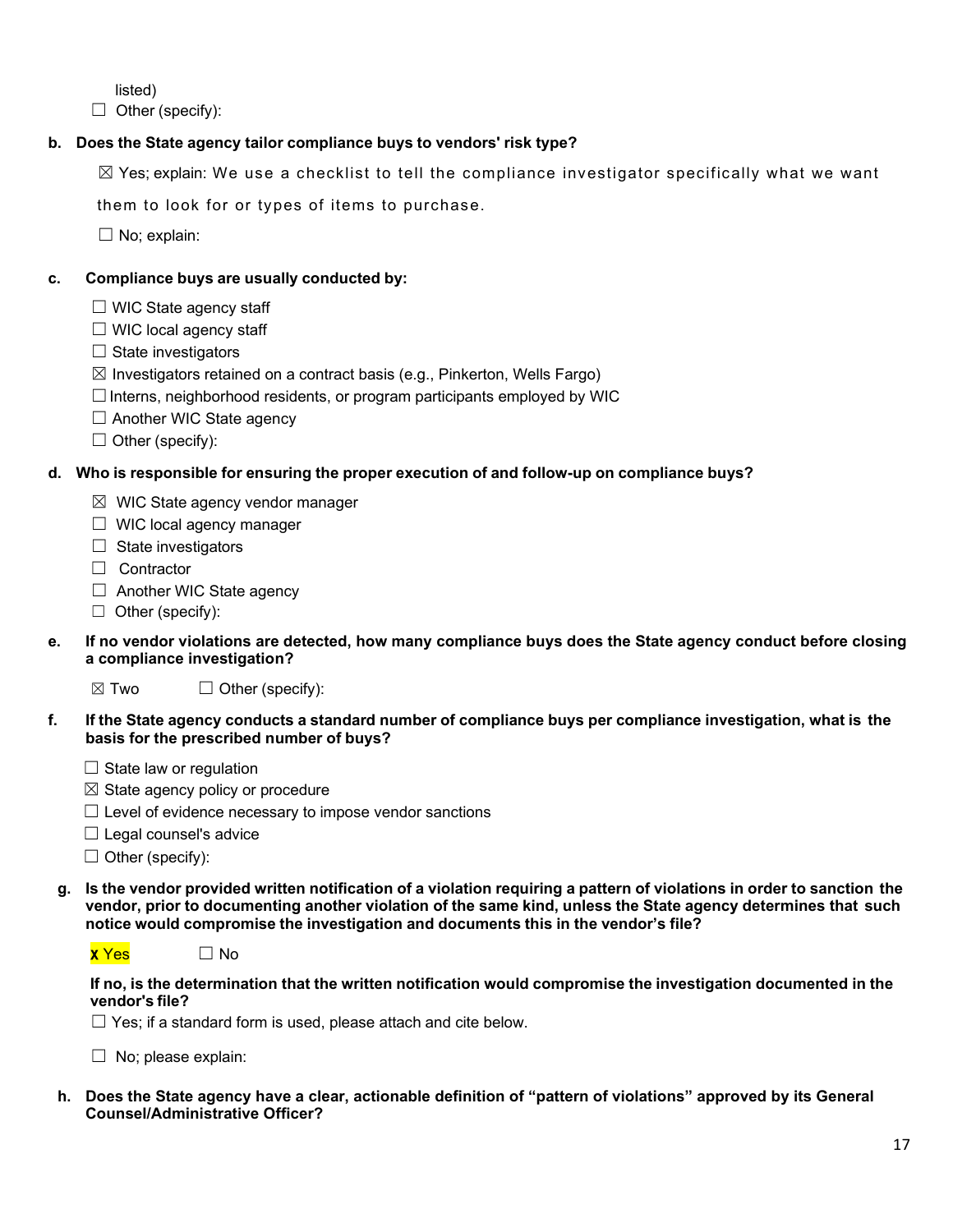$\boxtimes$  Yes  $\Box$  No

**ADDITIONAL DETAIL: Vendor Management Appendix and/or Procedure Manual (Citation):**

**3. Estimate the cost for conducting compliance buys, excluding expenses related to the vendor appeals/ administrative review process:** \$300 Cost per compliance buy

☐ Unknown

 $\Box$  Not applicable

### **ADDITIONAL DETAIL: Vendor Management Appendix and/or Procedure Manual:**

- **4. Inventory Audits** (If inventory audits are not performed, go to Question 5)
- **a. The following factors are used to determine which vendors selected for compliance investigations will receive inventory audits rather than/or in addition to compliance buys:**
	- ☐Vendor has highest risk based on State agency's high-risk identification criteria
	- $\boxtimes$  Suspicion of vendor exchanging cash for food instruments (trafficking)
	- $\Box$  Inconclusive compliance buy results

☒Complaints

☐Other (specify):

### **b. The State agency conducts the following types of inventory audits:**

 $\Box$  On-site inventory audits

 $\boxtimes$ State agency inventory audits (vendor sends records to State agency)

 $\Box$  Local agency inventory audits (vendor sends records to local agency)

 $\Box$  Other (specify):

- **c. Inventory audits are conducted by (check all that apply):**
	- $\boxtimes$  WIC State agency staff  $\Box$  WIC local agency staff □ State investigators  $\Box$ Investigators retained on a contract basis (e.g., Pinkerton's, Wells Fargo)  $\Box$  Other (specify):

# d. Identify the amount of, or period of time covered by, the receipts that are examined during an inventory audit:

# **2-6 months**

# **ADDITIONAL DETAIL: Vendor Management Appendix and/or Procedure Manual (Citation):**

**5. Compliance Buy/Inventory Audit Tracking System(s)**

### **a. The State agency has a means of recording and tracking staff person hours devoted to investigation activities:**

 $\boxtimes$  Yes; please describe: Through our contract with Mt. Plains Evaluation, invoices submitted monthly include the hours, mileage and cost. In addition, the invoice indicates all locations for buys and results.

 $\Box$  No

### b. The State agency has an automated system for tracking investigations that monitors the progress and status **of each compliance investigation:**

 $\boxtimes$  Yes; please describe: In SD WIC-IT there is a report the details all buys and the results of each buy.

☐ No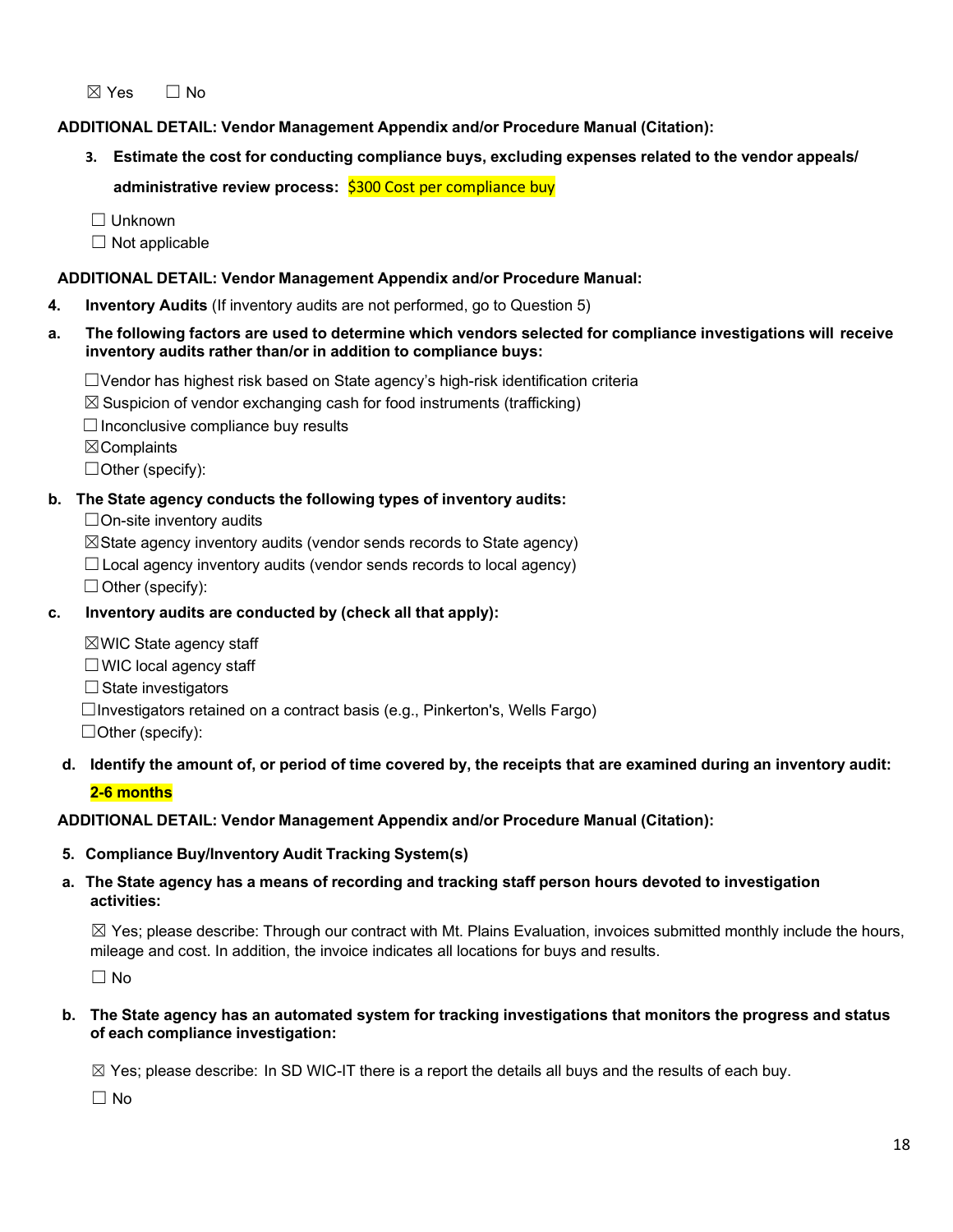### **ADDITIONAL DETAIL: Vendor Management Appendix and/or Procedure Manual (Citation):**

### <span id="page-18-0"></span>**F. Administrative Review of State Agency Actions**

**1. Types of Administrative Reviews**

**The State agency conducts the following types of administrative reviews of vendor appeals for the adverse actions listed below. (Check all that apply):**

| Informal<br>Desk<br><b>Reviews</b> | <b>Abbreviated</b><br>Admin<br><b>Reviews</b> | <b>Full</b><br>Admin.<br><b>Reviews</b> |                                                                           |
|------------------------------------|-----------------------------------------------|-----------------------------------------|---------------------------------------------------------------------------|
|                                    | П                                             | ⊠                                       | Denial due to competitive price selection criterion                       |
|                                    | ⊠                                             | П                                       | Denial due to minimum stocking selection criterion                        |
|                                    | $\boxtimes$                                   |                                         | Denial due to business integrity or current SNAP<br>DQ or CMP             |
|                                    | ⊠                                             | П                                       | Denial based on limiting criteria                                         |
|                                    | ⊠                                             | П                                       | Denial due to State agency selection criteria                             |
|                                    | ⊠                                             |                                         | Denial due to application outside timeframe                               |
|                                    |                                               | ⊠                                       | Application of above-50-percent criteria                                  |
|                                    | П                                             | ⊠                                       | DQ for WIC violations                                                     |
|                                    | $\boxtimes$                                   | $\Box$                                  | DQ for SNAP CMP                                                           |
|                                    | $\boxtimes$                                   | □                                       | Other WIC sanctions, e.g., fine or CMP                                    |
|                                    | $\vert \ \ \vert$                             | ⊠                                       | Denial based on circumvention of sanction                                 |
|                                    | ⊠                                             | $\Box$                                  | Application of peer group criteria                                        |
|                                    | $\boxtimes$<br>⊠                              | $\Box$<br>$\Box$                        | Termination due to ownership change<br>Termination due to location change |
|                                    | ⊠                                             | П                                       | Termination due to ceasing operations                                     |
|                                    | $\vert \ \ \vert$                             | ⊠                                       | Termination for other causes                                              |
|                                    | $\boxtimes$                                   | $\mathsf{L}$                            | DQ for trafficking/illegal sales conviction                               |
|                                    | ⊠                                             |                                         | DQ/CMP due to another State agency's<br>mandatory sanction                |
|                                    | $\boxtimes$                                   |                                         | CMP based on SNAP DQ                                                      |
|                                    | ⊠                                             | - 1                                     | Denial based on no SNAP authorization                                     |

ADDITIONAL DETAIL: Vendor Management Appendix and/or Procedure Manual (Citation): Vendor Management Handbook, Section VII.

### **2. Administrative Review Procedures**

### **a. The State agency has a law or regulation governing WIC administrative reviews:**

☐ Yes; please indicate:

☒ No

### **If the State agency does have such a law or regulation, this includes:**

☐ State agency Administrative Procedures Act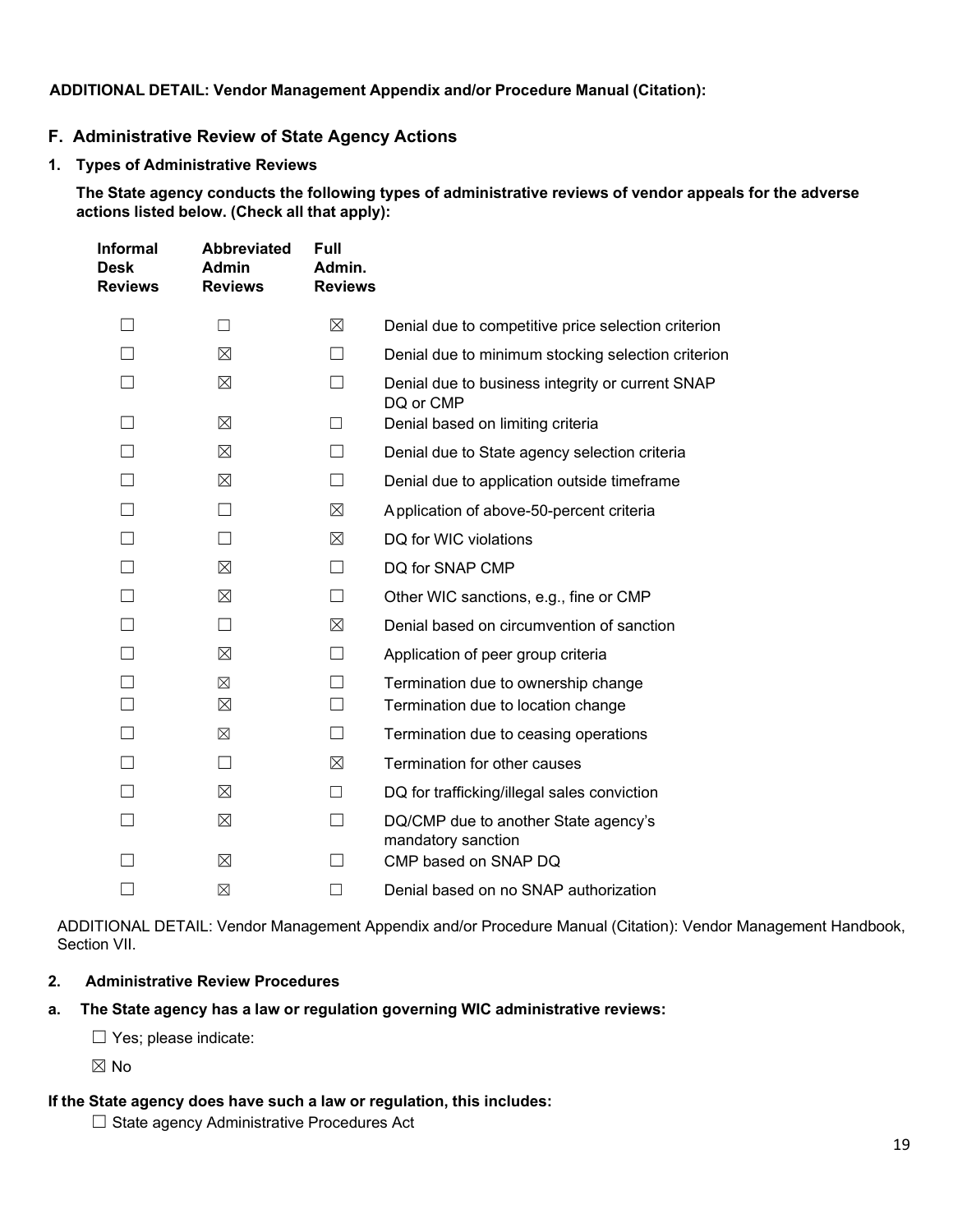- $\Box$  State agency law pertaining to WIC only
- $\Box$  State agency health department law
- $\boxtimes$  State agency health department regulation
- $\boxtimes$  State agency WIC regulation
- $\Box$  Other (specify):

### **b. At which level do administrative reviews of WIC vendor appeals take place:**

- ☐ WIC local agency
- $\Box$  WIC State agency
- $\boxtimes$  State or Tribal health department
- $\Box$  Other (specify):

### **c. Administrative reviews are conducted by:**

- $\boxtimes$  Hearing officers
- $\Box$  Administrative law judges
- $\Box$  Other (specify):

### **d. The following procedures are followed for administrative reviews:**

| Full<br>Admin.<br><b>Reviews</b> |                                                                                                                                         |
|----------------------------------|-----------------------------------------------------------------------------------------------------------------------------------------|
| ⊠                                | Opportunity for vendor to examine evidence prior to review                                                                              |
| ⊠                                | Opportunity for vendor to reschedule review date                                                                                        |
| ⊠                                | Opportunity for vendor to present its case                                                                                              |
| ⊠                                | Opportunity for vendor to be represented by counsel                                                                                     |
| ⊠                                | Opportunity for vendor to present witnesses                                                                                             |
| ⊠                                | Opportunity for vendor to cross-examine witnesses                                                                                       |
| ⊠                                | Opportunity for investigators to testify behind a screen or via<br>other non-identifying method                                         |
|                                  | Presence of a court reporter or stenographer                                                                                            |
| ⊠                                | An impartial decision-maker, whose decision is based solely on<br>whether the State agency correctly applied Federal and State statues, |
|                                  | regulations, policies, and procedures                                                                                                   |
| ⊠                                | A written decision within 90 days from request for review                                                                               |
| ⊠                                | Other (specify): A written decision within 60 days from request of review                                                               |
|                                  |                                                                                                                                         |

### **e. Check the party(ies) below who may present the State agency case during a full administrative review:**

- ☐ WIC staff person assigned to case ☐ WIC State agency Vendor Manager ☐ WIC State Agency Director
- $\boxtimes$  Legal counsel (State Attorney General or General Counsel's office)  $\boxtimes$  Legal counsel (paid by WIC Program funds)
- $\Box$  Other (specify all):

#### Please attach and/or reference in the Additional Detail area below the location of the State agency's administrative **review procedures.**

<span id="page-19-0"></span>**ADDITIONAL DETAIL: Vendor Management Appendix and/or Procedure Manual (Citation): Vendor Management Handbook, Section VI. Violations, Sanctions and Corrective Action and Section VII Administrative Appeals**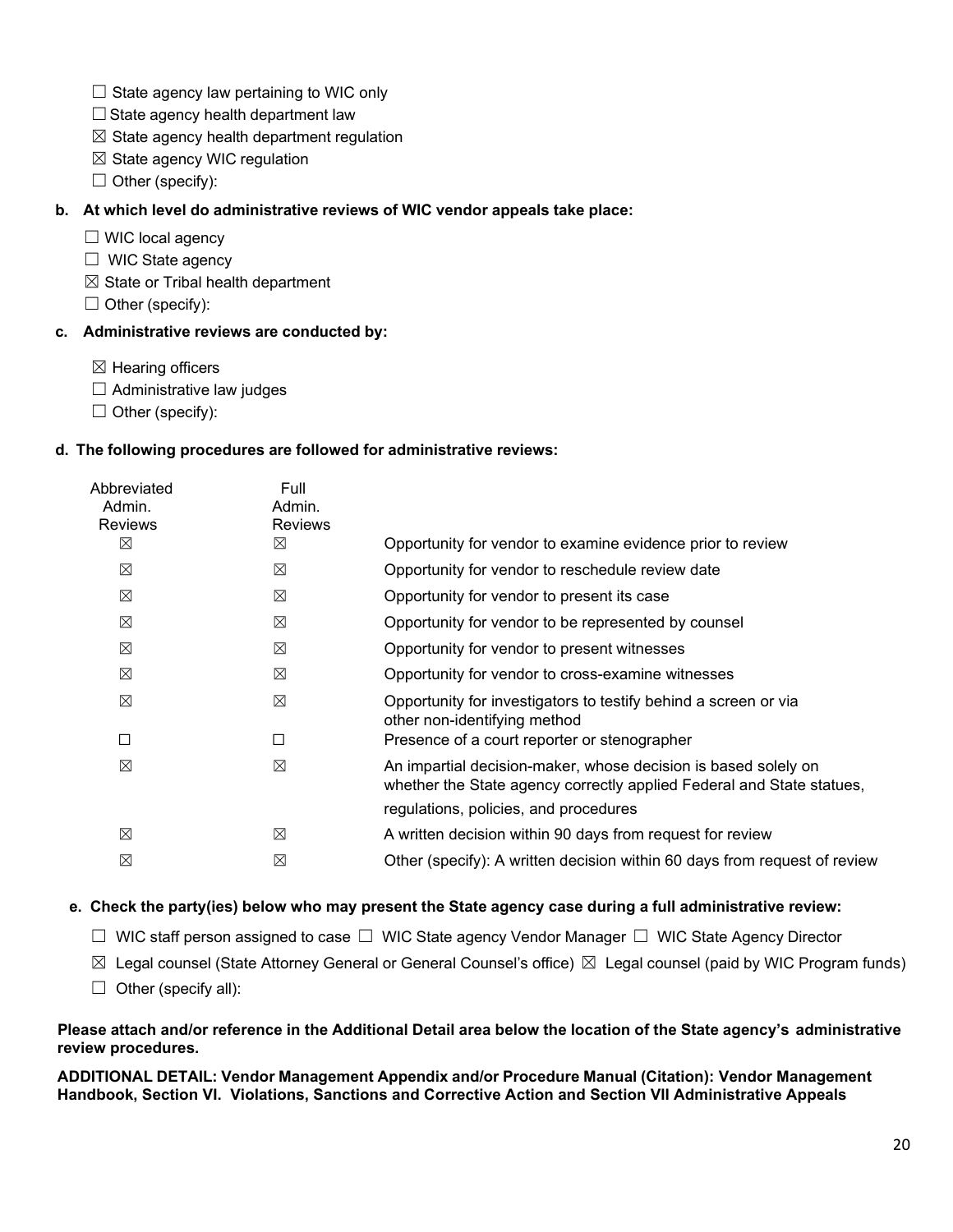# **G. Coordination with SNAP**

#### **1. WIC/SNAP Information Sharing**

a. An information sharing agreement between the WIC State agency and SNAP is in effect, per FNS Instruction **906-1 or other FNS guidance, and is maintained at the State agency:**

 $\boxtimes$  Yes  $\Box$  No

**If yes, an updated list of authorized vendors is sent to the appropriate FNS SNAP Retailer Operations Division office:**

- ☒ Once a year
- $\Box$  Regularly, at intervals of less than one year (specify):
- $\boxtimes$  Periodically, as changes occur
- ☒ Upon request
- $\Box$  Other (specify):
- **b. State agency compliance investigators coordinate their activities with their SNAP counterparts:**

 $\Box$  Yes  $\boxtimes$  No

c. State statute, regulations, or procedures restrict the disclosure of WIC vendor and SNAP retailer information to **those permitted under 7 CFR [246.26\(e\)](https://ecfr.federalregister.gov/current/title-7/subtitle-B/chapter-II/subchapter-A/part-246#p-246.26(e)) and [\(f\):](https://ecfr.federalregister.gov/current/title-7/subtitle-B/chapter-II/subchapter-A/part-246#p-246.26(f))**

☒ Yes (specify): Vendor Agreement, Section IV, 12.

 $\Box$  No

#### **ADDITIONAL DETAIL: Vendor Management Appendix and/or Procedure Manual (Citation):**

#### <span id="page-20-0"></span>**H. Staff Training**

**1. Check below the routine formal training available to State and local level staff in vendor management practices:**

| <b>State</b> | Local | Other (contractor) |                                                           |
|--------------|-------|--------------------|-----------------------------------------------------------|
| ⊠            |       |                    | Vendor selection and authorization                        |
| ⊠            |       |                    | Vendor training                                           |
| ⊠            |       |                    | Routine monitoring                                        |
|              |       | ⊠                  | Compliance investigations                                 |
| ⊠            |       |                    | Inventory audits                                          |
| ⊠            |       |                    | Corrective actions and sanctions                          |
| ⊠            |       |                    | Criminal investigations                                   |
| ⊠            |       |                    | Vendor appeals/administrative reviews                     |
| ⊠            |       |                    | Federal and/or State WIC regulations                      |
| ⊠            |       |                    | Prevention of vendor fraud and abuse                      |
| ⊠            |       |                    | WIC/SNAP information sharing and handling of confidential |
|              |       |                    | WIC vendor data                                           |
| ⊠            |       |                    | High-risk vendor identification                           |
| $\boxtimes$  |       |                    | Vendor management information system                      |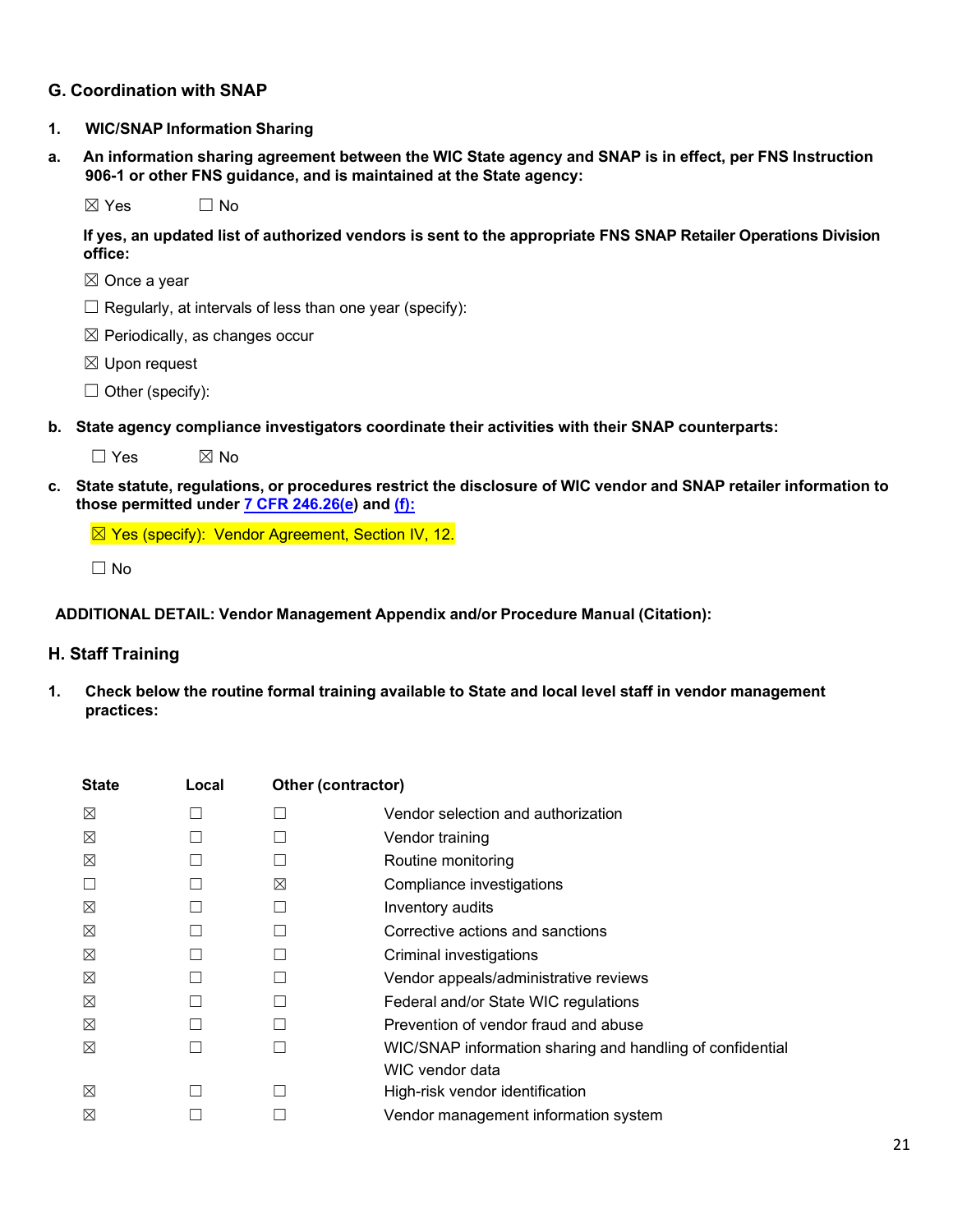$\Box$  Not applicable

 $\Box$  Other (specify):

- 2. State agency staff meets with vendor representatives as part of a vendor advisory council or other vendor **stakeholder group:**
	- □ Monthly
	- □ Quarterly

☐ Other frequency:

☒ No vendor advisory council

### **ADDITIONAL DETAIL: Vendor Management Appendix and/or Procedure Manual (Citation):**

- **3. Reporting vendor information to the Food Delivery Portal (FDP):**
- **a. How does the State agency submit vendor information to FDP?**
	- $\Box$  Manually (one vendor at a time)
	- ☒ Upload text file
	- ☐ Upload XML Schema
- **b. Describe how the State agency ensures that this information is accurate:** Review raw data versus what is being reported before submission.

**ADDITIONAL DETAIL: Vendor Management Appendix and/or Procedure Manual (Citation):**

<span id="page-21-0"></span>**I. Farmer/Farmers' Market Authorization**

☒ **IF YOUR STATE AGENCY DOES NOT AUTHORIZE FARMERS/FARMERS' MARKETS, SKIP TO N. PARTICIPANT ACCESS.** 

**1. Does the State agency delegate any tasks related to the management of the Farmers or Farmers' Markets to another entity?**

☐ No

 $\Box$  Yes (specify what tasks and to whom):

- **2. The State agency authorizes farmers/farmers' markets to accept CVVs/CVBs based on:**
	- ☐ Authorization by the WIC Farmers' Market Nutrition Program (FMNP)

□ Selection criteria established separately from FMNP

- **3. If the State agency does not authorize farmers/farmers' markets based on FMNP authorization, the selection criteria include (describe):**
- **4. The State agency consider applications:**
	- $\Box$  On an ongoing basis
	- $\Box$  Annually
	- $\Box$  Other (specify):
		- ☐ Every three years
		- □ Every two years

### **ADDITIONAL DETAIL: Vendor Management Appendix and/or Procedure Manual (Citation): and/or FMNP State Plan (Citation):**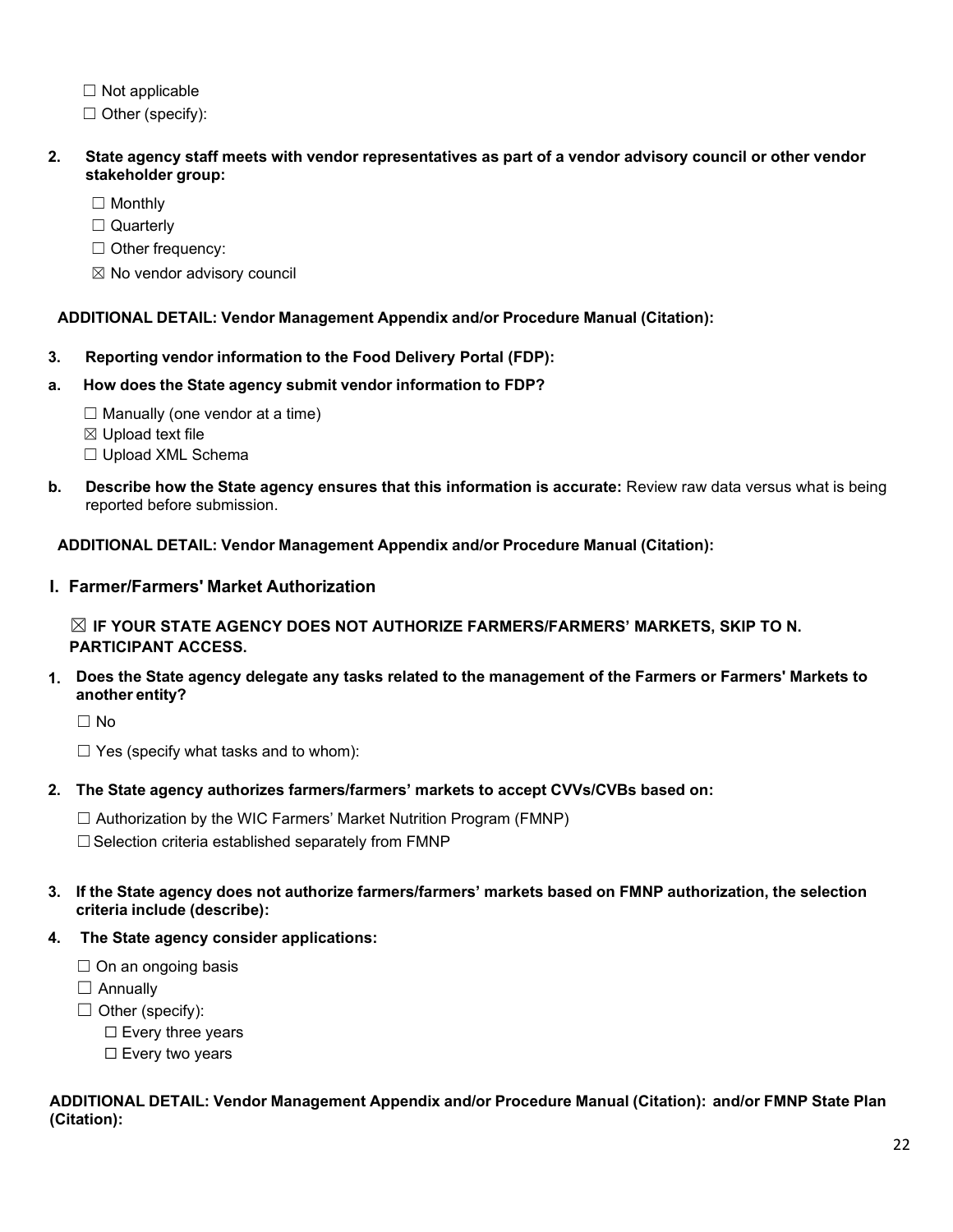### **If the State agency does not authorize Farmers/Farmers' Markets, please proceed to Section N. Participant Access.**

# <span id="page-22-0"></span>**J. Farmer/Farmers' Market Agreements**

### **1. Agreement periods are for:**

□ One year □ Two years

 $\Box$ Three years  $\Box$  Other (specify):

### **2. Agreements are:**

- $\Box$  A modified version of the vendor agreement
- $\Box$  Combined with the FMNP agreement
- ☐ Unique to the authorization of farmers to transact CVVs/CVBs

### **3. The following reflect the State agency's farmer/farmers' market agreement practices:**

- $\Box$  All farmers/farmers' markets have a written agreement with the State agency
- $\Box$  A standard farmer/farmers' market agreement is used statewide
- $\Box$  Are subject to the State's procurement procedures
- $\Box$  Agreements/handbooks are subject to the State's Administrative Procedures Act
- $\Box$  Farmers/farmers' markets are authorized/reauthorized under renewable agreements, provided no farmer/farmers' market violations occurred during the previous agreement period
- $\Box$  All farmers/farmers' markets are provided at least 15 days advance written notice of the expiration of the agreement
- $\Box$  All farmers/farmers' markets are provided a schedule of sanctions, either in or attached to the farmer/farmers' market agreement, or as a citation to State regulations
- $\Box$  Other (specify):

# **4. Agreement provisions include:**

- $\Box$  Assure that the CVV/CVB is redeemed only for eligible fruits and vegetables as defined by the State agency
- □ Provide eligible fruits and vegetables at the current price or less than the current price charged to other customers
- $\Box$  Accept the CVVs/CVBs within the dates of their validity and submit CVVs for payment within the allowable time period established by the State agency
- $\Box$  Redeem the CVV/CVB in accordance with a procedure established by the State agency
- $\Box$  Accept training on CVV/CVB procedures and provide training to any employees with CVV/CVB responsibilities on such procedures
- $\Box$  Agree to be monitored for compliance with program requirements, including both overt and covert monitoring
- $\Box$  Be accountable for actions of employees in the provision of authorized foods and related activities
- ☐Pay the State agency for any CVV/CVB transacted in violation of this agreement
- ☐Offer WIC participants, parent or caretakers of child participants, or proxies the same courtesies as other customers
- ☐Neither the State agency nor the farmer has an obligation to renew the agreement.
- ☐Other (specify):

### **5. The farmer/farmers markets agreement reflects that the farmer/farmers' market must not:**

☐Collect sales tax on CVV/CVB purchases

☐Seek restitution from WIC participants, parent or caretakers of child participants, or proxies for CVVs/CVBs

not paid or partially paid by the State agency

 $\Box$ Issue cash change for purchases that are in an amount less than the value of the CVV/CVB

 $\Box$  Other (specify):

### **Please attach a copy of the Farmer/Farmers' Market Agreement or provide the appropriate Procedure Manual**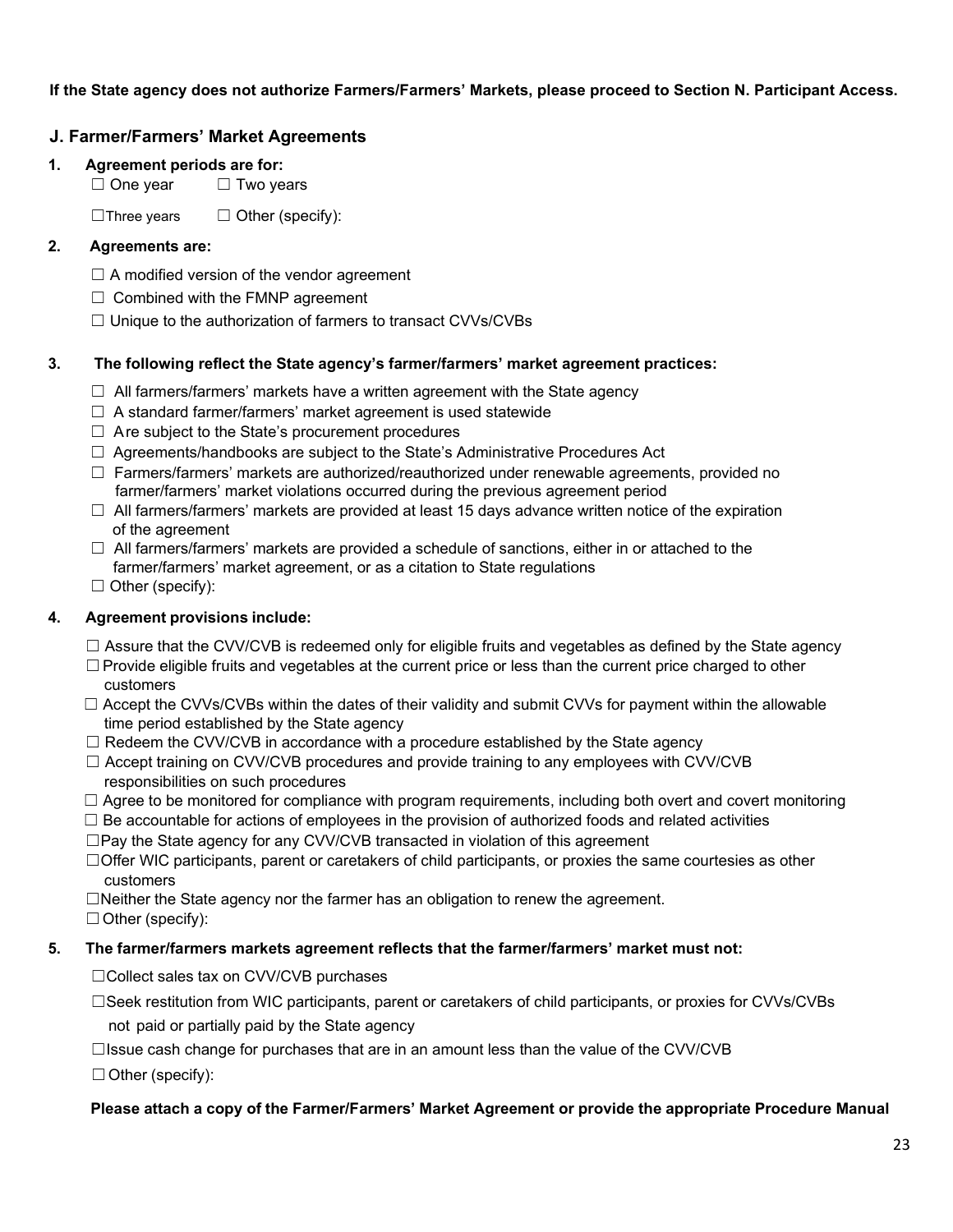**reference below.**

### **ADDITIONAL DETAIL: Vendor Management Appendix and/or Procedure Manual (Citation):and/or FMNP State Plan (Citation):**

# <span id="page-23-0"></span>**K. Farmer/Farmers' Market Training**

### **1. Farmer/farmers' market training includes:**

- ☐ Eligible fruits and vegetables
- ☐ Procedures for transacting and redeeming CVVs/CVBs
- ☐Agreement provisions
- $\Box$  Sanctions and Appeals
- $\Box$  Other (specify):
- **2. Interactive farmer/farmers' market training (e.g., face-to-face, video conference, web cam) is conducted:**
	- $\Box$  At or before initial authorization
	- $\Box$  At least every three years following initial authorization

 $\Box$  Other (specify):

### **3. Non-interactive farmer/farmers' market training (e.g., via hard copy mail, email, online) is conducted:**

- $\Box$  Annually following authorization
- ☐ Changes in procedures
- $\Box$  Other (specify):

### **4. The State agency delegates training to:**

- $\Box$  Local agency (specify):
- $\Box$  Contractor (specify):
- $\Box$  Farmer representative (specify):
- ☐ Other (specify):

### **5. If the State agency delegates training, briefly describe the State agency's supervision of such training:**

### **6. The State agency produces a Farmer/farmers markets Training Handbook:**

 $\Box$  Yes  $\Box$  No

If yes, provide the citation:

**7. The State agency provides online or web-based training:**

☐ Yes ☐ No

If yes, provide the link to the training or citation:

#### **ADDITIONAL DETAIL: Vendor Management Appendix and/or Procedure Manual (Citation) and/or FMNP State Plan (Citation):**

<span id="page-23-1"></span>**L. Farmer Monitoring**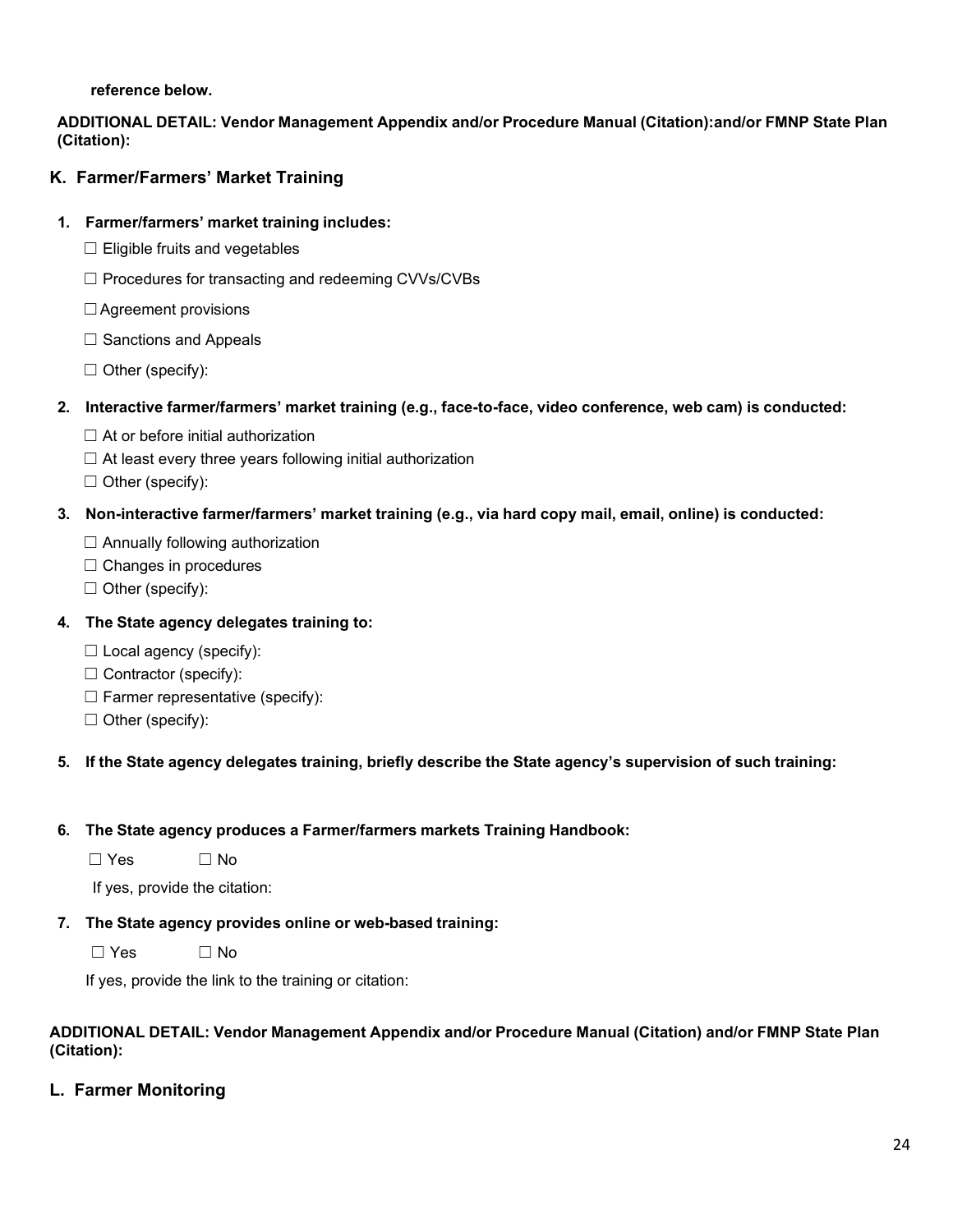### **1. Farmers/farmers' markets are included in the:**

 $\Box$  FMNP sample of farmers/farmers markets for monitoring  $\Box$  WIC sample of vendors for monitoring

#### **2. Monitoring includes:**

 $\Box$  Covert methods, such as compliance buys  $\Box$  Overt methods, such as routine monitoring

**ADDITIONAL DETAIL: Vendor Management Appendix and/or Procedure Manual (Citation): and/or FMNP State Plan (Citation):**

### <span id="page-24-0"></span>**M. Farmer/Farmers' Market Sanctions, Claims, and Appeals**

#### **1. Farmer/farmers' market violations may result in; check all that apply:**

- ☐ Disqualification
- $\Box$  Denial of payment or demand for refund due to improperly redeemed CVVs/CVBs (Claims)
- □ Prosecution under Federal, State, or local law regarding fraud or other illegal activity
- $\Box$  Monetary sanctions such as civil money penalties and fines

#### **2. Farmers/farmers' markets may administratively appeal:**

- $\Box$  Disqualification
- $\Box$  Denial of application
- $\Box$  Other sanction (specify):

#### **3. Farmers/farmers' markets may not administratively appeal:**

- $\Box$  Expiration of an agreement
- ☐Claims
- ☐Other (specify):

**Please attach and/or reference the location of the State agency's administrative review procedures.**

**ADDITIONAL DETAIL: Vendor Management Appendix and/or Procedure Manual (Citation) and/or FMNP State Plan (Citation):**

### <span id="page-24-1"></span>**N. Participant Access**

**1. Please provide the State agency definition for participant access. Include full criteria, including geography, density, and any other parameters in your response.**

**In urban areas where transportation is available, participant access may be considered inadequate if any one of the following conditions apply:**

- **Vendor density of less than 1 per 500 participants**
- **Participants must travel more than 2 miles to a vendor**
- **Other conditions exist which makes a vendor within 2 miles difficult for participants to access.**

**In rural areas, (population less than 1,000) participant access ,may be considered inadequate if any of the following conditions apply:**

- **There are no vendors in the community.**
- **Participants must travel more than 30 miles to a vendor**
- **Other conditions exist which makes a vendor within 30 miles difficult for participants to access.**

**The State WIC Program may declare a situation of inadequate participant access to:**